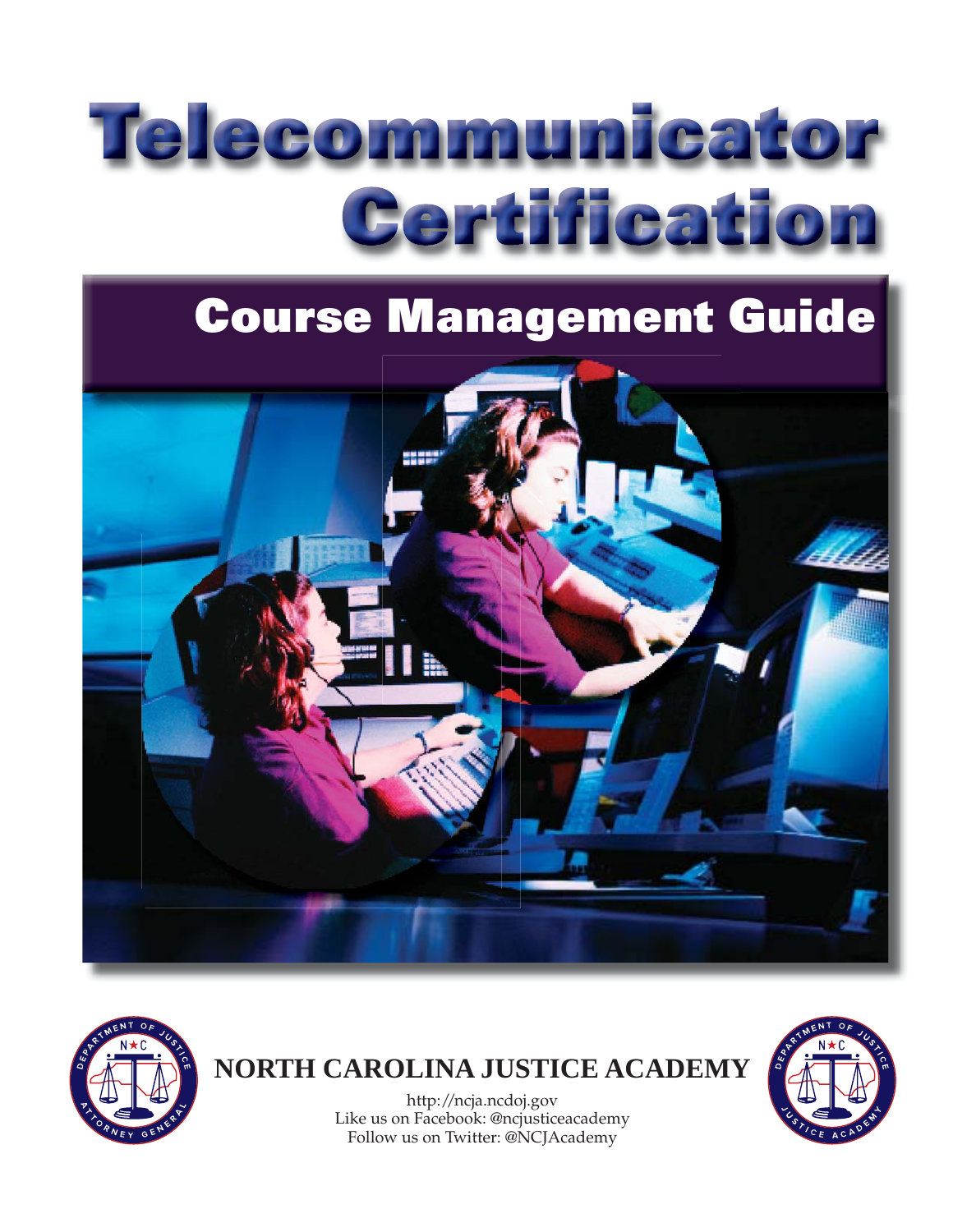Copyright © (2018) North Carolina Justice Academy, Salemburg/Edneyville, North Carolina

All rights reserved. No part of the book may be copied or reproduced in any form or by any means without permission.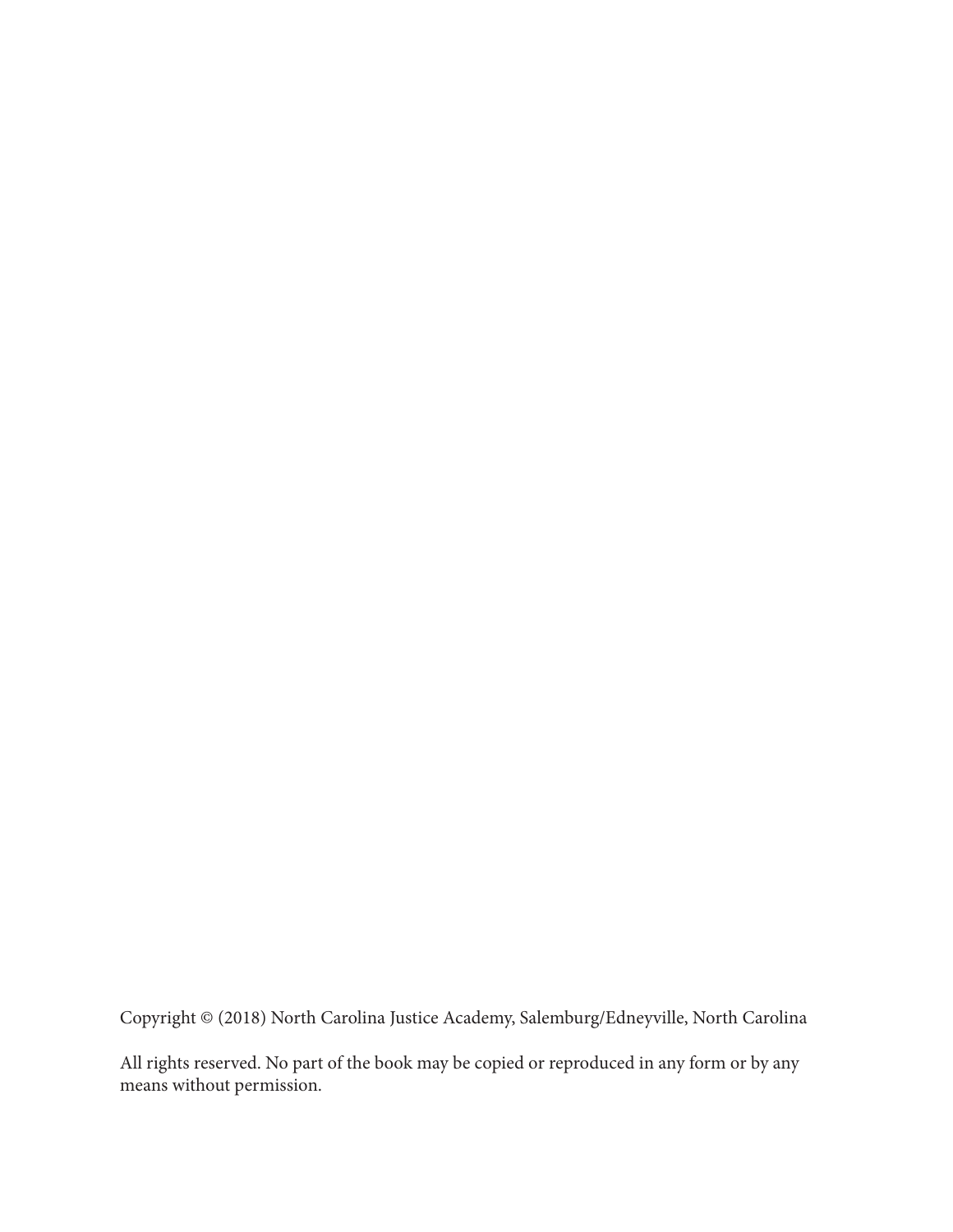| $\mathbf{I}$ . |                                                  |                                                    |                                               |  |  |  |  |
|----------------|--------------------------------------------------|----------------------------------------------------|-----------------------------------------------|--|--|--|--|
| II.            |                                                  |                                                    |                                               |  |  |  |  |
| Ш.             |                                                  |                                                    |                                               |  |  |  |  |
| IV.            |                                                  |                                                    |                                               |  |  |  |  |
| V.             |                                                  |                                                    |                                               |  |  |  |  |
| VI.            | ADMINISTRATION OF TELECOMMUNICATOR CERTIFICATION |                                                    |                                               |  |  |  |  |
|                | Responsibilities of the School Director<br>A.    |                                                    |                                               |  |  |  |  |
|                |                                                  | 1.                                                 | Planning and Coordination                     |  |  |  |  |
|                |                                                  | 2.                                                 | <b>Selection of Instructors</b>               |  |  |  |  |
|                |                                                  | 3.                                                 | <b>Lesson Plans</b>                           |  |  |  |  |
|                |                                                  | 4.                                                 | <b>Audio-Visual Aids</b>                      |  |  |  |  |
|                |                                                  | 5.                                                 | Training Site Rules and Regulations           |  |  |  |  |
|                |                                                  | 6.                                                 | Submission of Pre-Delivery Report             |  |  |  |  |
|                |                                                  | 7.                                                 | Monitoring and Evaluation                     |  |  |  |  |
|                |                                                  | 8.                                                 | Testing                                       |  |  |  |  |
|                |                                                  | 9.                                                 | Supervision of Staff                          |  |  |  |  |
|                |                                                  | 10.                                                | Submission of Post-Delivery Report            |  |  |  |  |
| VII.           |                                                  | TRAINEE PARTICIPATION AND PERFORMANCE REQUIREMENTS |                                               |  |  |  |  |
|                | A.                                               |                                                    | <b>Registration and Orientation</b>           |  |  |  |  |
|                |                                                  | 1.                                                 | Course Enrollment (Full-Time)                 |  |  |  |  |
|                |                                                  | 2.                                                 | <b>Course Enrollment (Partial Enrollment)</b> |  |  |  |  |
|                |                                                  | 3.                                                 | <b>Trainee Orientation</b>                    |  |  |  |  |

B. Trainee Attendance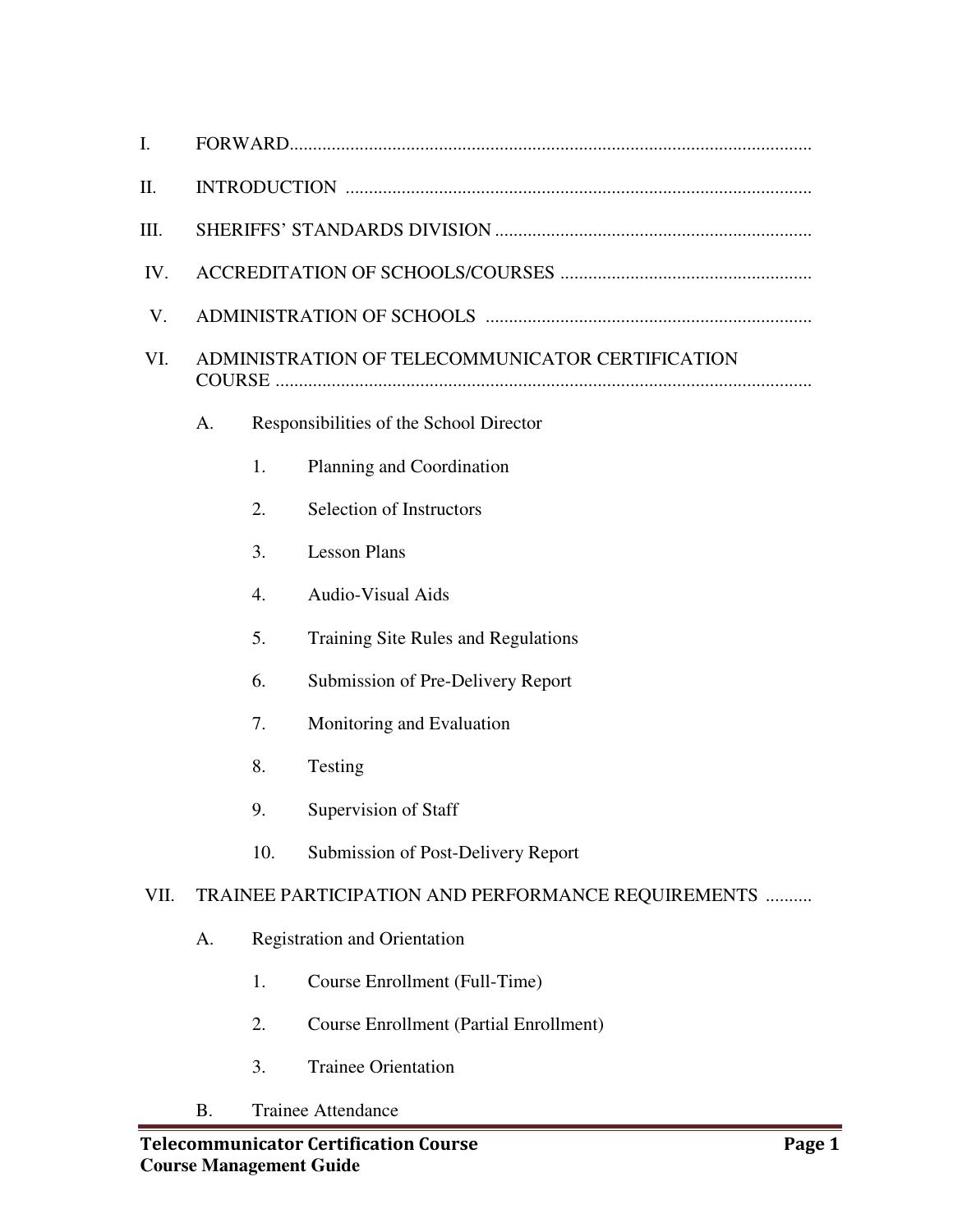| <b>Excused Absences</b> |  |
|-------------------------|--|
|-------------------------|--|

- 2. Makeup Work for Absences
- 3. Termination of Trainee Participation
- C. Completion of Training (Performance Requirements)
	- 1. Partial Enrollment
	- 2. Testing
	- 3. Remediation
	- 4. Deficiencies
	- 5. State Comprehensive Examination
	- 6. Examination Failure
	- 7. Certificates of Completion

#### D. Satisfaction of Minimum Training Requirements

VIII. DEVELOPMENT OF TELECOMMUNICATOR CERTIFICATION COURSE CURRICULUM ........................................................................................

#### IX. ORGANIZATION OF TELECOMMUNICATOR CERTIFICATION COURSE CURRICULUM .......................................................................................

- A. Academic Checklist
- B. Instructor Notes
- C. Lesson Plans
- D. Supplemental Materials

#### X. MANAGING PRACTICAL EXERCISES ...............................................................

- A. Written Documents
- B. Control and Management

#### XI. COURSE DELIVERY ..............................................................................................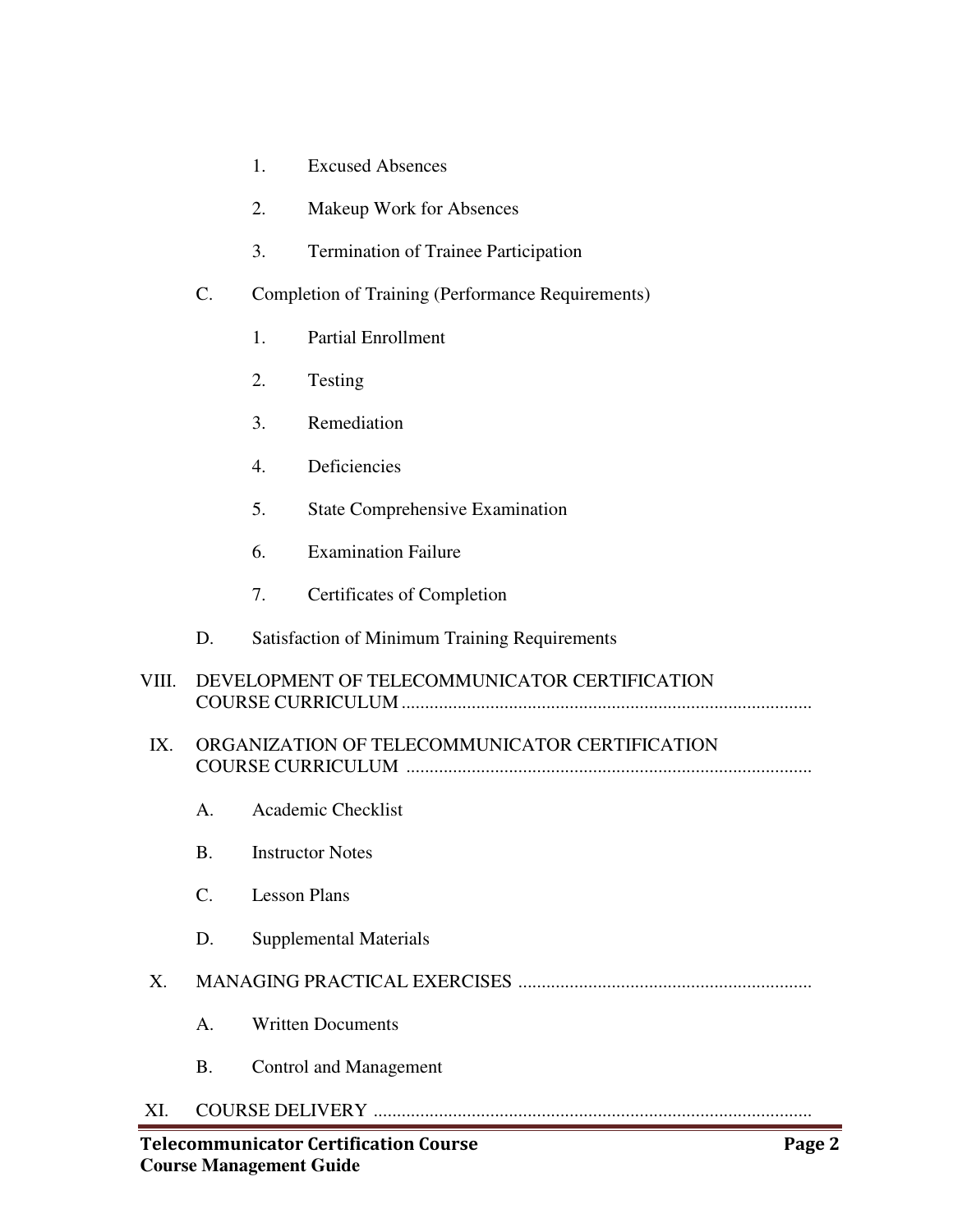#### XII. TELECOMMUNICATOR CERTIFICATION COURSE FORMS................................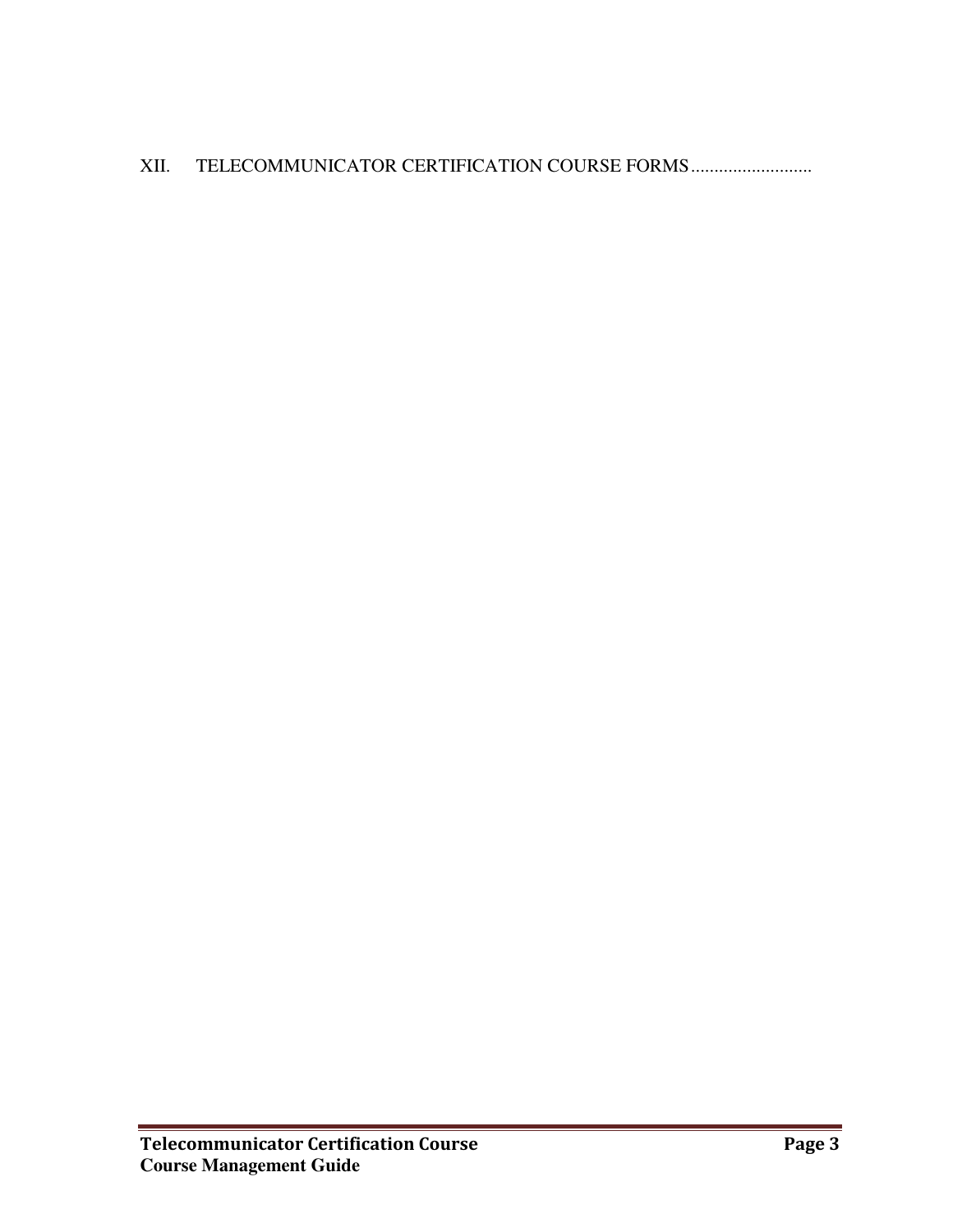#### I. FORWARD

This Course Management Guide is the result of months of study and evaluation by the North Carolina Justice Academy and the North Carolina Sheriffs' Education and Training Standards Commission. The concepts, techniques and recommendations presented in this guide represent the collective thinking of the Justice Academy and Sheriffs' Standards Division staffs and are offered to help make your job and responsibilities as the "designated" School Director less difficult.

The efforts and concerns of many individuals and groups have contributed to the accomplishment of this project. However, much is left to be done and we must work together to achieve an even greater degree of quality in our training programs. With the creation of the Telecommunicator Certification Course Curriculum Committee, the Sheriffs' Commission seeks to actively involve those who are delivering this training in the role of helping to revise, update and improve the training on an ongoing basis. We believe this committee will be a benefit to you, the trainer, and to the sheriffs of North Carolina.

The North Carolina Sheriffs' Education and Training Standards Commission is grateful for the spirit of cooperation among presenters of the Telecommunicator Certification Course and especially for their willingness to contribute their time and talents for the benefit of telecommunicator training.

#### II. INTRODUCTION

This guide was prepared by the North Carolina Justice Academy and the North Carolina Sheriffs' Standards Division staff to assist the "School Director" in the implementation, delivery, and completion of the Telecommunicator Certification Course. This guide should be used as a supplement to the specific requirements contained in the Commission's Administrative Code, but does not replace it. As "School Director" you should ensure that a current edition of the Commission's Administrative Code, Title 12, NCAC, Chapter 10B is available at all times. Copies are available from the Sheriffs' Standards Division upon request, or you can access them from the North Carolina Sheriffs' Education and Training Standards website at http://www.ncdoj.gov/About-DOJ/Law-Enforcement-Training-and-Standards/Sheriffs-Education-and-Training-Standards.aspx.

Much of the material contained in this guide is a paraphrase of specific Code requirements. Other portions of the guide are written to give you, the designated School Director, additional guidance directed toward implementation of the letter and spirit of the Code requirements. However, no guide can anticipate every scenario. School Directors must use their best judgment in applying the Commission's standards and any applicable state and federal laws.

Each School Director is required, as discussed further in this guide, to finalize course delivery in a manner to ensure maximum trainee participation and learning. You are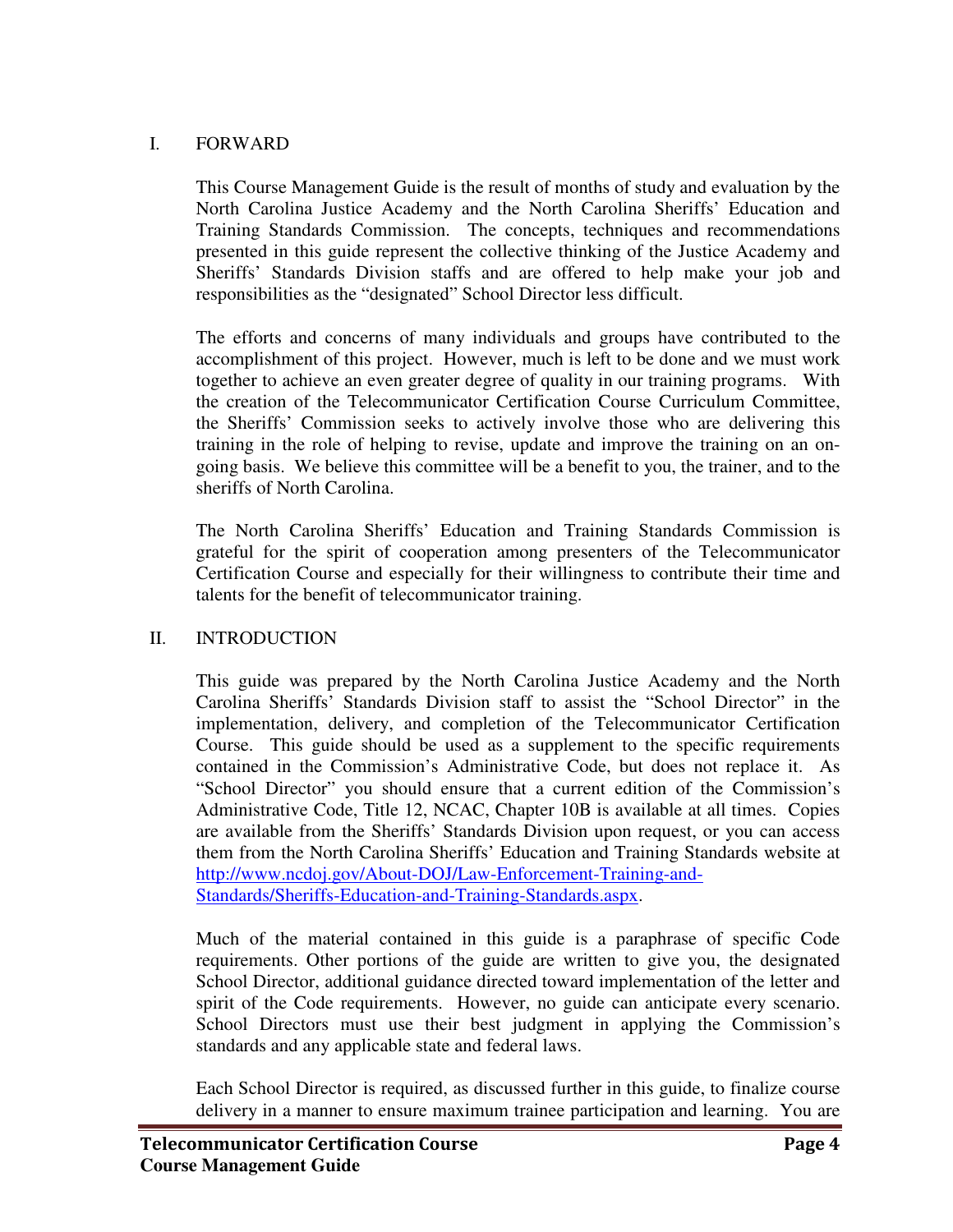not required to deliver a course in the exact sequence of the text; however, you must be aware of the need and importance of presenting certain topics before others.

#### III. SHERIFFS' STANDARDS DIVISION

As staff to the Sheriffs' Commission, the Sheriffs' Standards Division of the Department of Justice is responsible for the implementation of the Code provisions. Any questions, concerns, or suggestions that you may have should be directed to the North Carolina Department of Justice, Sheriffs' Standards Division, PO Box 629, Raleigh, NC 27602; telephone (919) 779-8213; Facsimile (919) 662-4515.

As a School Director, certified by the Sheriffs' Commission, you are invited and urged to attend the Commission meetings. The Commission is interested in your input and appreciative of your support. Any questions with regards to the meetings may be directed to the Director of the Sheriffs' Standards Division.

The School Director is advised to consult their own legal counsel and employer as to the applicability of any other state or federal laws in the delivery of any training.

#### IV. ACCREDITATION OF SCHOOLS/COURSES

Any institution/agency applying for accreditation must submit a "Request for School Accreditation" (Form F-7T) prior to the delivery of any Commission-accredited training course(s). The institution/agency must first receive accreditation as a Telecommunicator Certification Course delivery site. An application submitted by an accredited institution must meet the requirements in Rule .0804.

#### V. ADMINISTRATION OF SCHOOLS

When an agency/institution executive officer signs the "Request for School Accreditation" (Form F-7T), as discussed in Section IV, he/she commits to provide specific support to ensure that the goals and objectives for successful delivery of telecommunicator certification training are accomplished. The requirements are established in Rule .0708 of the Code and include but are not limited to: record retention; financial resources for instructors and other support personnel; suitable facilities, equipment, materials and supplies for course delivery. An agency/institution must designate an individual to become School Director. A "Request for School Director Qualification-Telecommunicator Certification Course" must be submitted to the Sheriffs' Standards Division in order for the designated individual to become a certified Telecommunicator Certification Course School Director. Each accredited institution/agency must have no more than two certified School Directors.

As School Director, you should, prior to implementation and as part of the planning phase, ensure that your agency/institutions executive officer is fully aware of the commitment to provide necessary support. It is your responsibility to see that all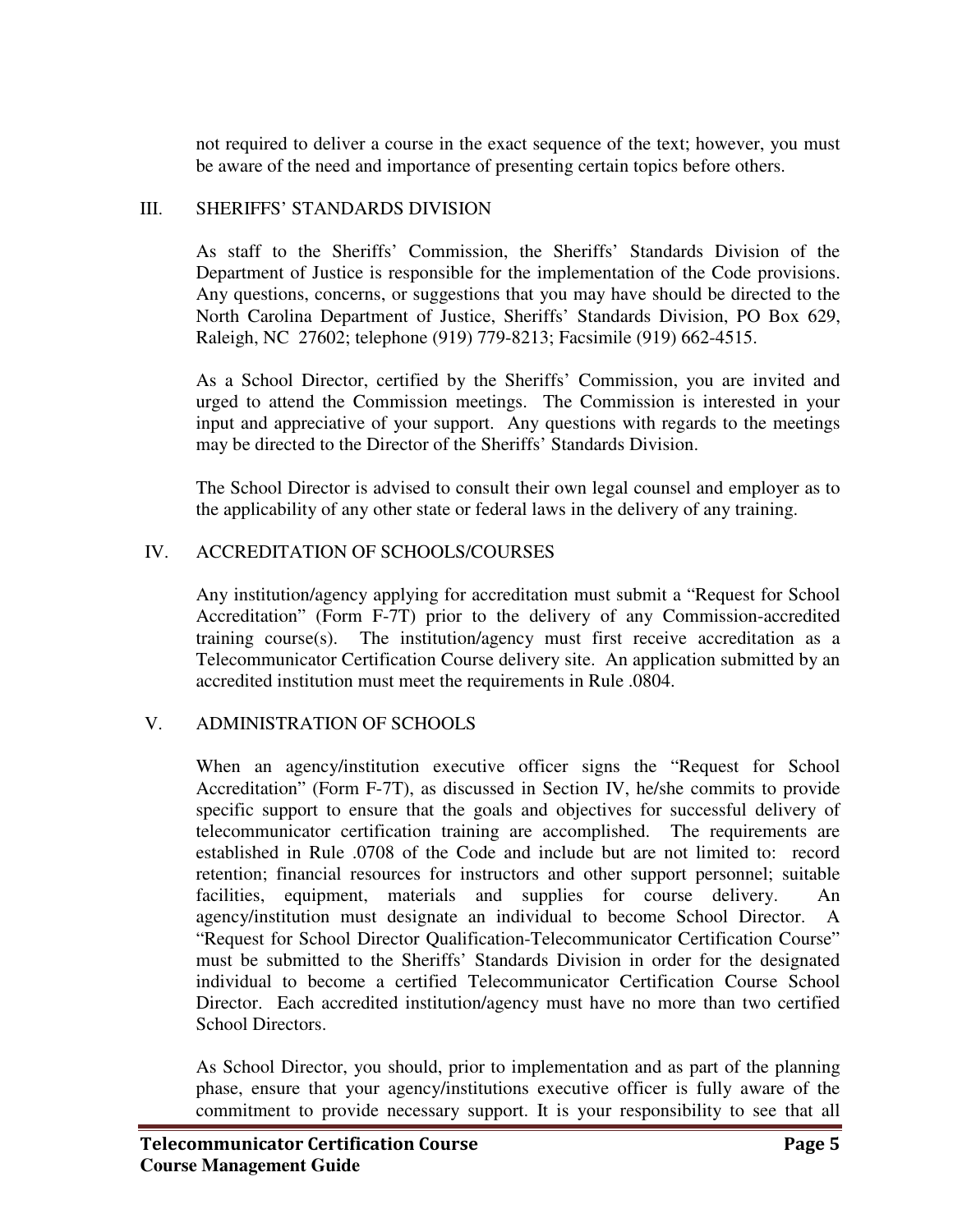required materials, supplies and facilities are available prior to beginning a course. It is also your responsibility that during a course delivery, you must be readily available at all times.

The School Director may designate a Qualified Assistant to assist in the administration of the Telecommunicator Certification Course, where the School Director has provided justification for the need to include overlapping or simultaneous Commission-mandated courses, satellite delivery locations, or responsibility for multiple courses. This person must be selected by the School Director who will forward identifying and contact information to the Sheriffs' Standards Division. Sheriffs' Standards Division staff will conduct a course orientation with the designated person. In order to retain the designation as a qualified assistant, the person must attend the annual School Directors' Conference.

#### VI. ADMINISTRATION OF A TELECOMMUNICATOR CERTIFICATION COURSE

Responsibility for the daily administration of a Telecommunicator Certification Course delivery belongs to the designated School Director. The School Director must be accountable for assuring compliance with all minimum standards or requirements. Please refer to Rule .0709 for the specific wording of the School Director's responsibilities.

- A. Responsibilities of the School Director
	- 1. Planning and Coordination

It is recommended that all planning, developing and scheduling for a Telecommunicator Certification Course be completed at least four weeks prior to the date of course commencement. Course curriculum should be formalized and scheduled in accordance with the proposed curriculum submitted to the Commission in the *Telecommunicator Certification Course Manual*.

The School Director has the discretion of setting the course schedule to fit the needs of those participating in the course or to the needs of the host site. The Suggested Course Schedule in the Administrative Matters section is only intended as a suggested template for day schools.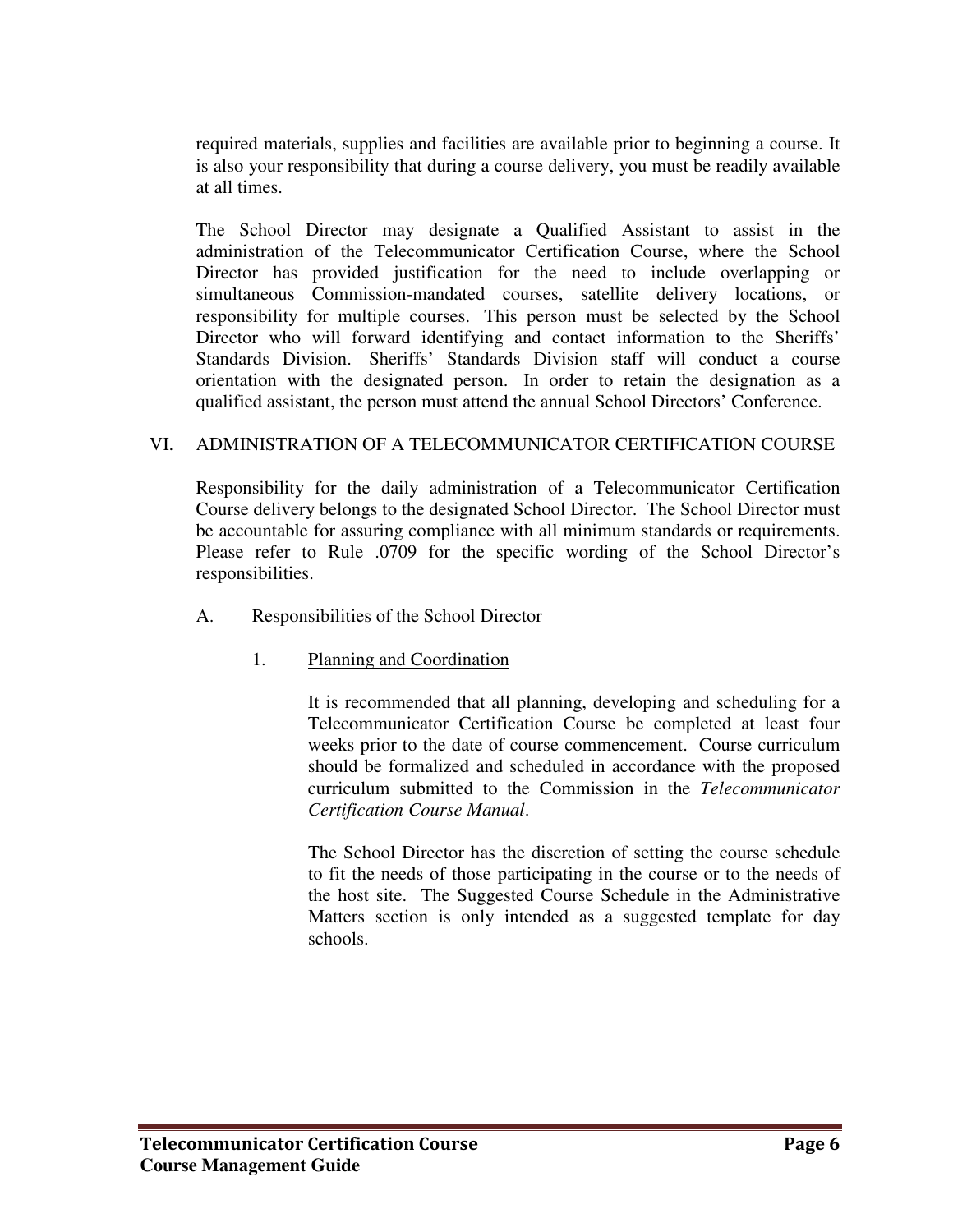#### **SUGGESTED COURSE SCHEDULE**

#### **DAY 1**

| 1300-1500 | <b>Orientation</b>                           |
|-----------|----------------------------------------------|
| 1500-1700 | Introductory Topics for the Telecommunicator |
| 1700-1900 | Telecommunications Systems and Faugument     |

1700-1900 Telecommunications Systems and Equipment

#### **DAY 2**

- 0800-1200 Civil Liability for Telecommunicators
- 1200-1300 LUNCH
- 1300-1700 Interpersonal Communications

#### **DAY 3**

| 0800-0930 | <b>Required Reading Test</b>   |
|-----------|--------------------------------|
| 0930-1200 | Overview of Emergency Services |
| 1200-1300 | LUNCH                          |
| 1300-1930 | Overview of Emergency Services |

#### **DAY 4**

| 0800-1000 | <b>Communications Resources</b>                         |
|-----------|---------------------------------------------------------|
| 1000-1200 | Call Reception, Prioritization, and Resource Allocation |
| 1200-1300 | <b>LUNCH</b>                                            |
| 1300-1700 | Call Reception, Prioritization, and Resource Allocation |

#### **DAY 5**

- 0800-1200 Broadcast Techniques, Rules and Procedures
- 1200-1300 LUNCH
- 1300-1500 Broadcast Techniques, Rules and Procedures
- 1500-1900 Telecommunicator Training Practicum

- $\frac{\bf{DAY 6}}{0800-1200}$ Telecommunicator Training Practicum
- 1200-1300 LUNCH
- 1300-1500 State Examination
- 2. Selection of Instructors

The School Director must select qualified instructors who meet the standards of the Commission as contained in Rule .0913. You should not assume the instructor holds a valid certification to instruct. It is your responsibility to verify that each instructor's certification is current. In the event that an instructor does not have a copy of his or her certification, you may contact the Sheriffs' Standards Division to verify that instructor's certification. It is recommended that, prior to the date of course commencement, you meet with all instructors at which time each instructor would be informed of his/her specific and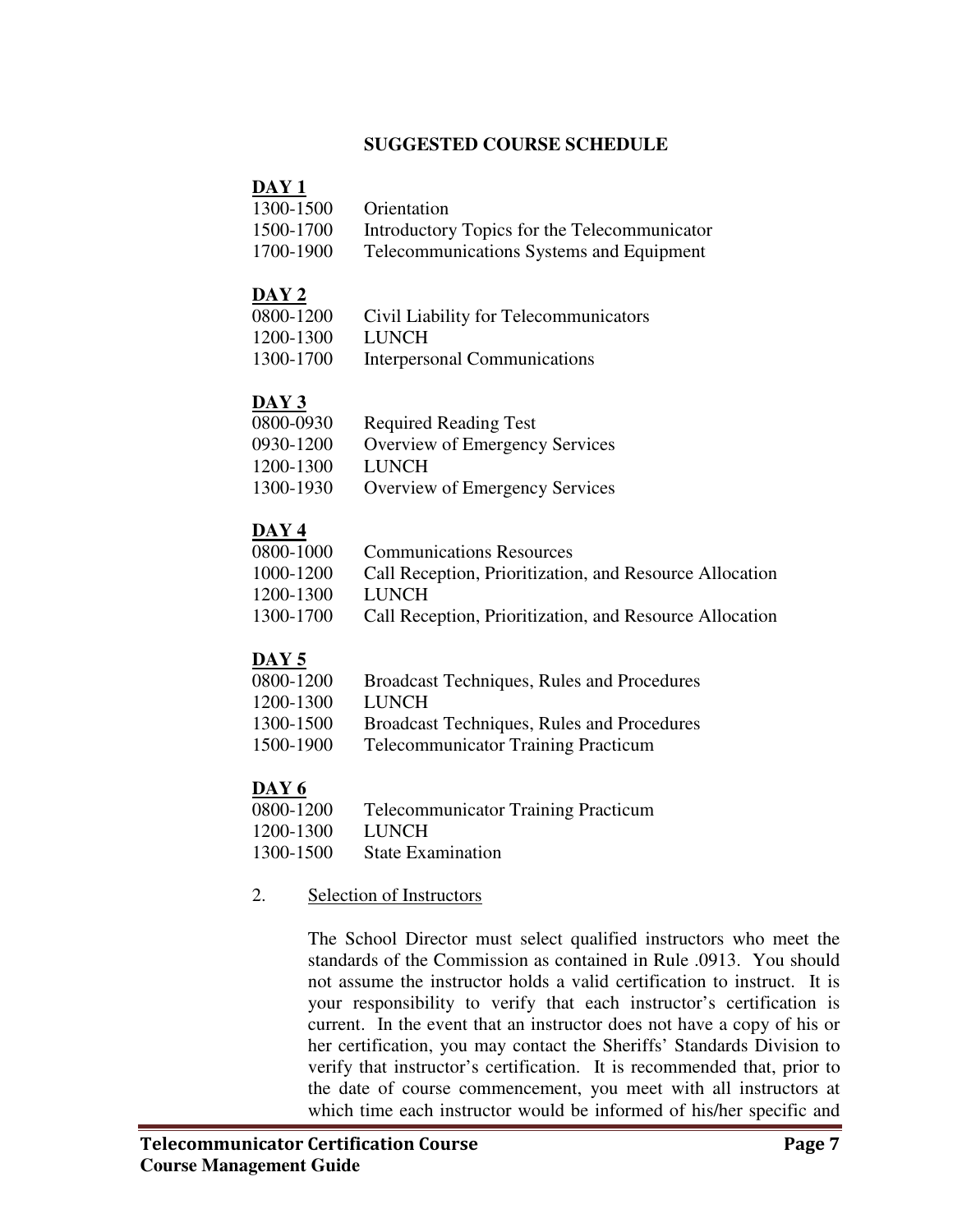comprehensive duties and responsibilities during course delivery. A group meeting could become beneficial to the overall success of your course delivery and may be utilized to set academy/school operating policy and procedures. You will find a "Request for Telecommunicator Instructor Certification" (Form I-2-T) on the website listed in Section XII. Please refer to section .0900 of the Commission's Administrative Code for specific rules regarding instructor certification.

3. Lesson Plans

All schools wishing to offer the Telecommunicator Certification Course must maintain updated copies of the *Telecommunicator Certification Course: Instructor Notebook*. Contained in this manual are outlines for each of the topical areas in the Telecommunicator Certification Course and these must be followed. Remember, the instructor manual provided is an outline and should be expanded upon by each instructor. However, it is your responsibility to obtain copies of each instructor's lesson plans along with any other materials to be used in the classroom and to review them for completeness. It is your responsibility to see that this is done and that the specific objectives for each topic are comprehensively covered. You must also ensure that your instructors are provided with the **most current copy** of each lesson plan. The curriculum approved by the Commission must be taught in its entirety; any supplemental information and instruction you and your instructors choose to include is at your own discretion and will not be considered or supported by the Commission for the purposes of certification.

#### 4. Audio-Visual Aids

The importance of using audio-visual presentations in the instruction is recognized and specifically incorporated as part of the lesson outlines. However, you should ensure that your instructors are skilled in the use of audio-visual material prior to incorporating it into the course. A review of audio-visual material should be conducted by you prior to use. It is your responsibility to personally arrange the timely availability of appropriate audio-visual aids and equipment.

#### 5. Training Site Rules and Regulations

You are required to develop, adopt, reproduce and distribute any supplemental rules, regulations and requirements determined to be necessary and appropriate to accomplish the goals and objectives for your training site. Your instructors should have input in the development of these operating policies and procedures. You should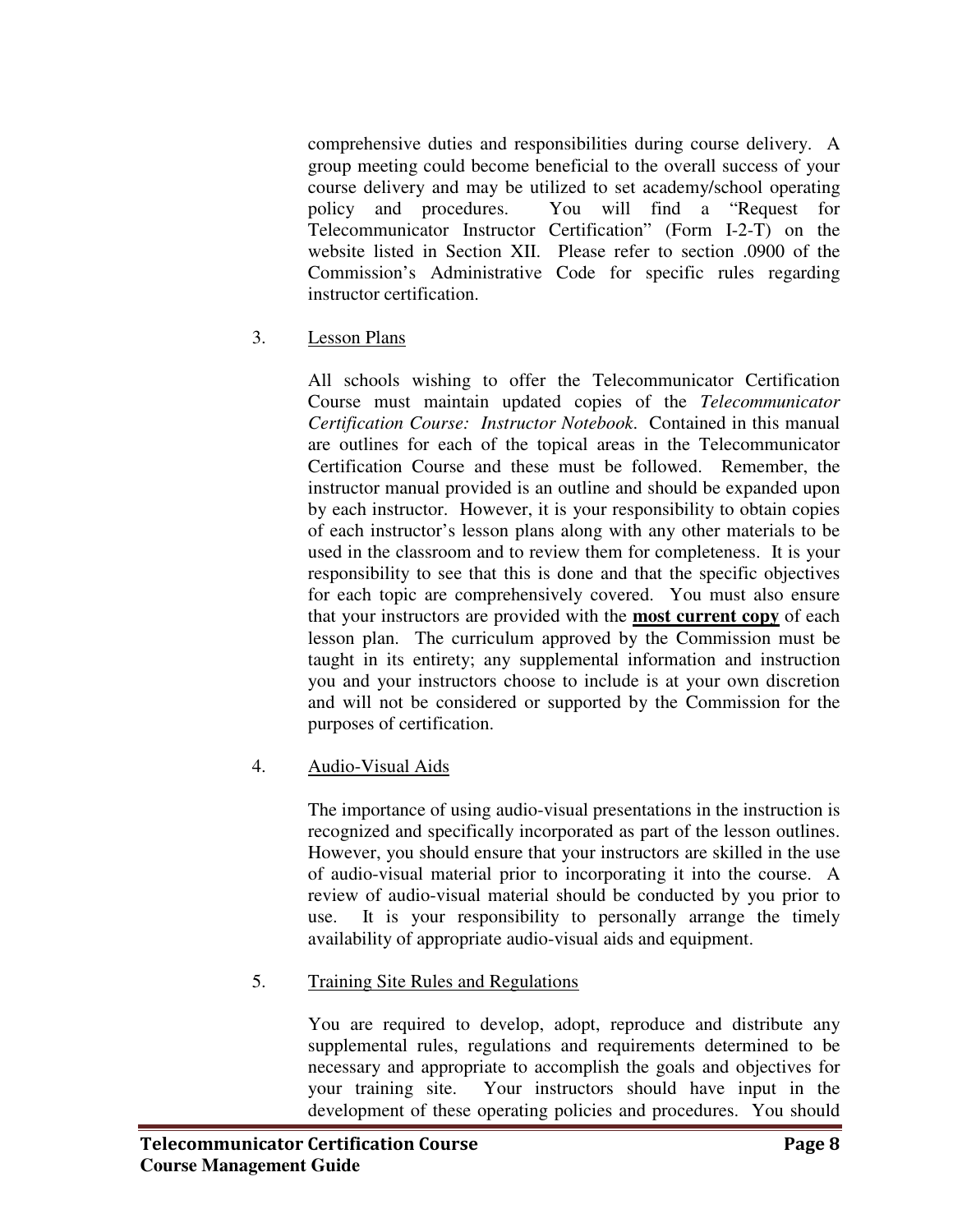have clear and concise statements that the trainee and his/her agency head are given which establish attendance, testing and all performance requirements expected of the trainee to successfully complete the course.

#### 6. Submission of Pre-Delivery Report

You are required, now that you have completed Steps 1-5 above, to submit to the Sheriffs' Standards Division a "Pre-Delivery Report-Telecommunicator Certification Course" (Form F-7A-T) **not less than 30 days before the beginning date of the course**. This form must be completed in its entirety and a copy of the projected delivery schedule containing the blocks of instructions and who is teaching them.

#### 7. Monitoring and Evaluation

You are required to monitor the presentation of each instructor during course delivery for the purpose of evaluating their performance and suitability for continued or subsequent use. As School Director, you should not accept an ineffective instructor. The ultimate success of the trainee as a justice officer will be determined by the quality of instruction he/she receives. You must evaluate each instructor on a Commission-approved "Criminal Justice Instructor Evaluation" (Form F-16) and submit a copy of that form to the Sheriffs' Standards Division. Effective January 1, 1994, you may also designate an instructor(s) to evaluate other instructors. A person holding General Instructor Certification under the Criminal Justice Education and Training Standards Commission may evaluate instructors teaching any lecture portion of the course (NCAC 10B .0709). It is recommended those evaluations be submitted with the "Post-Delivery Report" at the conclusion of each course. Evaluation forms are available from the Sheriffs' Standards Division upon request and may be reproduced as needed.

As the certified School Director, you have an obligation to notify the Sheriffs' Standards Division of any concerns you may have regarding an instructor's performance. If you find that you have recurring problems with an instructor, i.e., habitual tardiness, poor student evaluations, failing to follow and/or enhance prescribed lesson plans, you should immediately notify the Sheriffs' Standards Division in writing of your concern. Such notification should include a letter from the School Director accompanied by any other documentation regarding the instructor's performance. The Sheriffs' Standards Division will then take the appropriate action with regards to the instructor's certification. (Please refer specifically to Rules .0919 and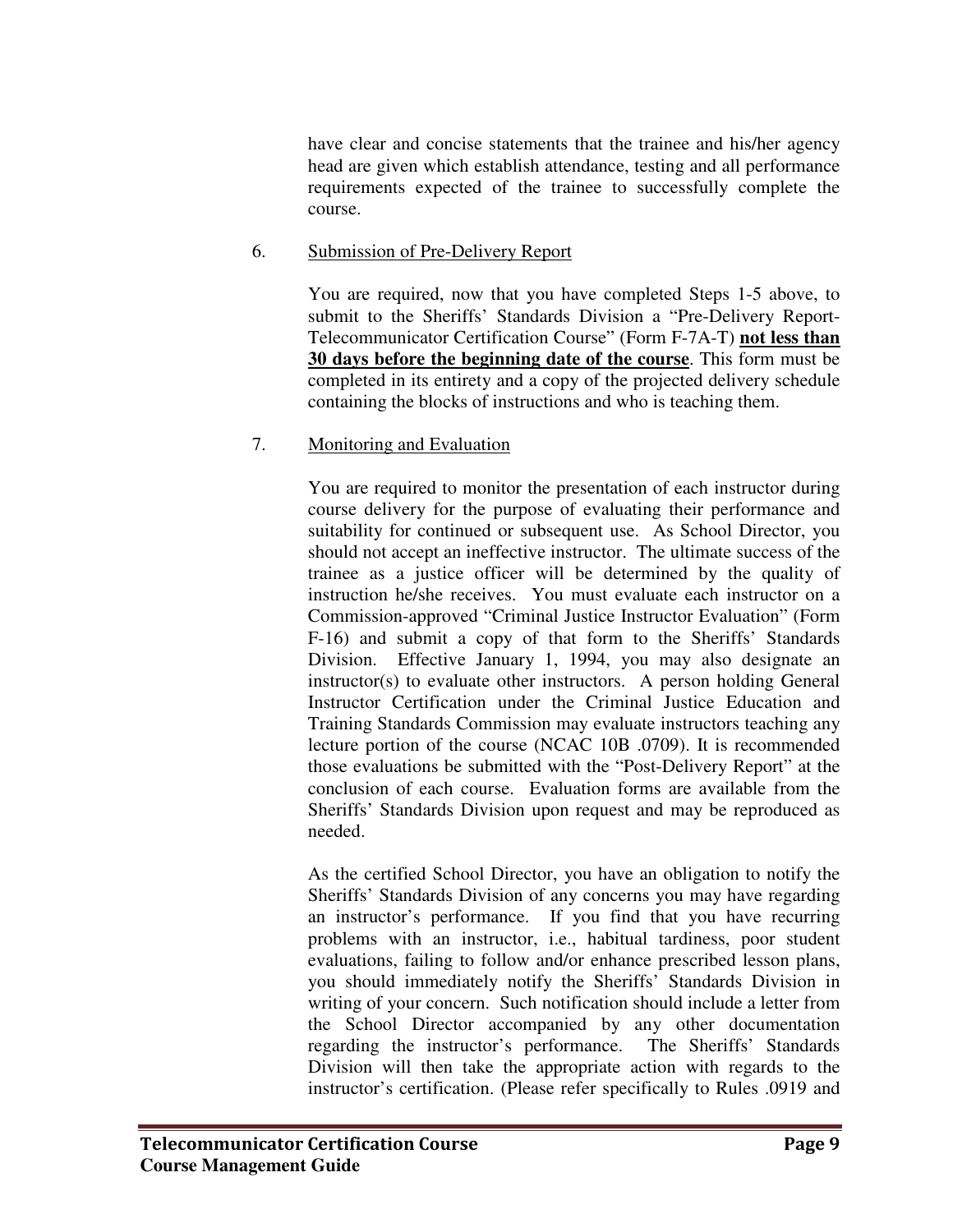.0920 in the Administrative Code for a complete listing of actions that may be taken by the Commission.)

8. Testing

You are required to develop and utilize written, oral or motor-skill performance tests, examinations or demonstration exercises to determine a trainee's proficiency. These tests may be administered throughout the entire Telecommunicator Certification Course curriculum. Tests completed at the onset of course delivery can help you identify trainees who may benefit from remedial training throughout the course. You, as the School Director, should ensure that instructors utilize the tests you have chosen within their given area of instruction. A trainee, at the conclusion of the course, must be proficient in each of the topical areas. It is your responsibility to determine the trainee's proficiency and take any remedial action that may be necessary. A suggestion would be to administer examinations as soon after the instruction periods as possible to allow for an early indication to both the trainee and academy staff of trainee problems in assimilating subject matter. There are many varied concepts regarding testing methodology for telecommunicator certification training. You should select the one method best suited for your course and the selection should be based on input from your instructors.

Examination scheduling is left to the discretion of School Directors, as no time has been built into the mandated curriculum. Written examinations should be given to the entire class at the same time. A time limit for the exam should be established for scheduling purposes. All examinations should be monitored by the staff, and students should be allowed to leave the testing area after completing the test. All students should be aware of the testing process, how and when they will be tested to enable them to properly prepare for the test. Students should be reminded that tests will be prepared from the portions of the curriculum that address the training objectives. Instructors should not provide advance information as to what will be the specific questions. Students should be encouraged, however, to form study groups and prepare study questions from the material. All tests administered should be maintained as a part of your training file for each delivery and should be made available to staff of the Sheriffs' Standards Division upon request.

a) Test Pool

It is suggested that each delivery site develop a "pool" of test questions, items and practical exercises that are designed to measure each of the training objectives for the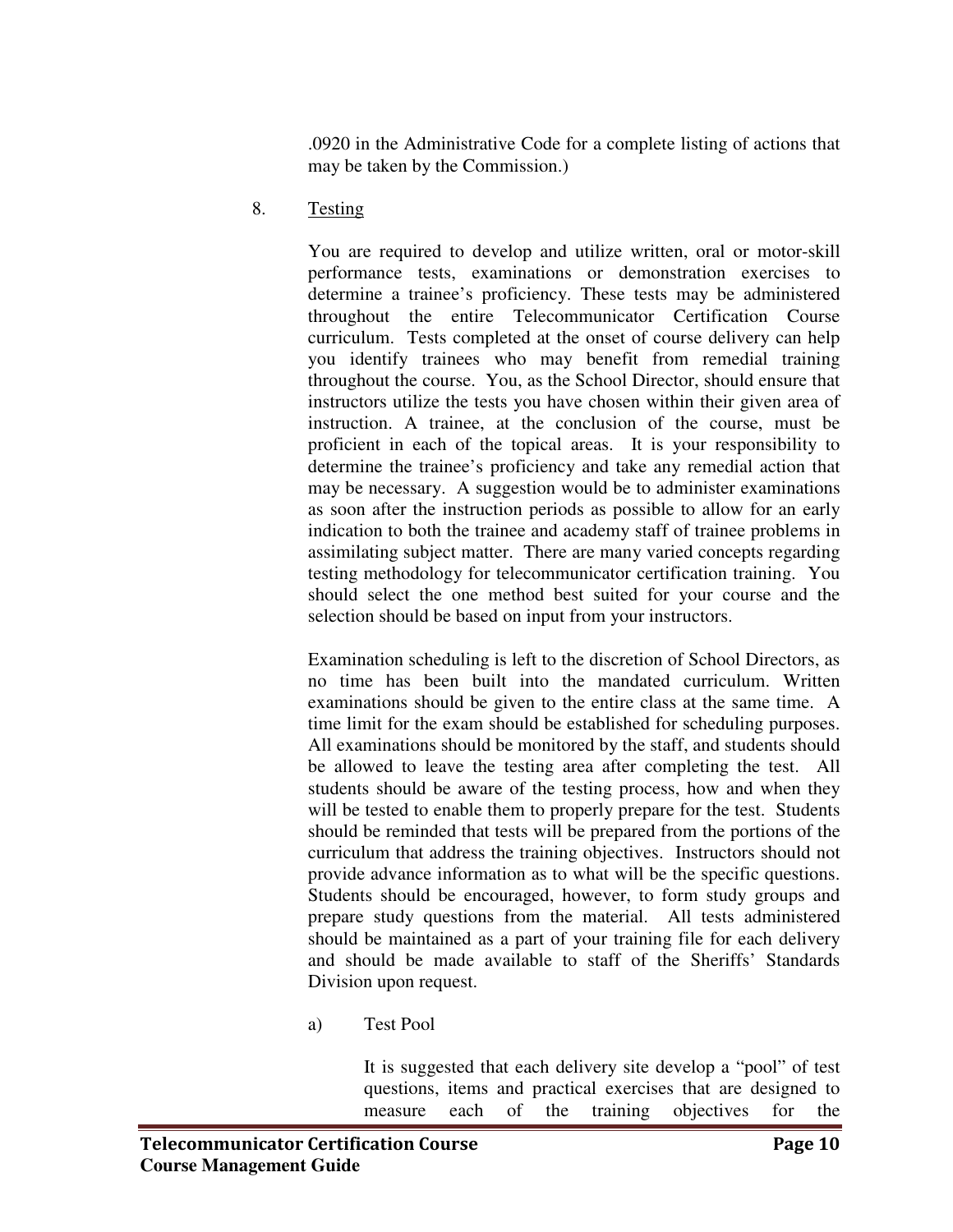Telecommunicator Certification Course. It is left to the School Director to determine how many questions are appropriate to satisfactorily test a particular training objective. The total number of items in the test pool should greatly exceed the actual number of questions that will be included in all examinations that will be administered to students attending the Telecommunicator Certification Course. Questions should be numbered and a record kept of their use in various course presentations, so that question difficulty analyses can be conducted routinely and poor questions modified or eliminated from the pool. Test questions in the pool should be filed by "Subject Title" and by training objective number. Every question should at least be "matched" or replicated by another question of the same difficulty level which tests the same training objective so that different questions can be used for remedial purposes.

b) Performance Skills Examinations

The "Telecommunicator Training Practicum" is a required portion of the course; however, should you decide to incorporate other performance tests in the delivery of the course, the testing process should be thoroughly explained to students and observers, objective grading criteria should be used, the performance should be documented and the student should receive feedback on the performance.

Currently, there is no mandated skills testing in the curriculum. In cases where the training objectives are sufficiently designed for actual performance, instructors should be encouraged to design a performance skills examination. One advantage of this type of testing process is that it reinforces skills acquisition in the psychomotor learning areas.

#### 9. Supervision of Staff

You must maintain direct supervision, direction and control over the performance of persons to whom you have delegated any portion of the planning, development, presentation or administration of a course. As noted earlier, you **must** be readily available at all times during a course delivery by telephone, pager or other means.

#### 10. Submission of Post-Delivery Report

You are required to submit to the Sheriffs' Standards Division a "Post-Delivery Report-Telecommunicator Certification Course" (Form F-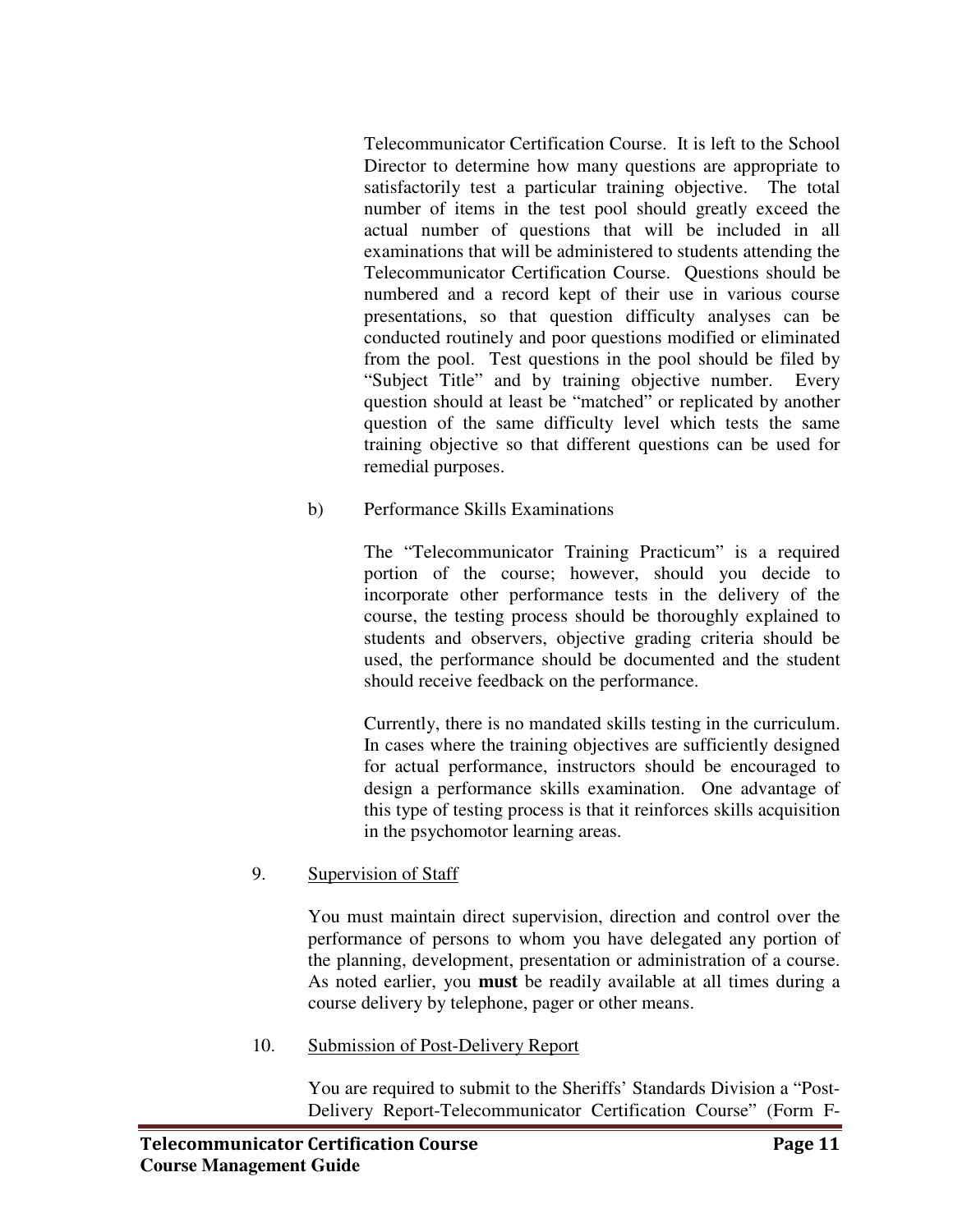7B-T) **within ten (10) days of the date you receive the examination results.** Included in this report should be an individual "Student Course Completion Record" (Form 7-D-T) **for each trainee enrolled in the course**. The record should include numerical block scores for each student and any information with regards to deficiencies, etc. **This means that you should complete this report for each student regardless of whether or not he/she achieves successful course completion**. Spaces are available on this form for you to indicate the student's training status (full-time, make-up work, limited enrollee), as well as his/her completion status (successful, deficiencies, failed exam, withdrawal). You must also include on the "Post-Delivery Report" any instructor substitutions that may have become necessary during your course delivery. Instructor evaluation forms are available from the Sheriffs' Standards Division upon request and may be reproduced as needed. **Under no circumstances should you make instructor substitutions without first verifying the proper certification of the instructor to be used**.

Questions regarding completion of the "Post-Delivery Report" should be referred to the Sheriffs' Standards Division.

#### VII. TRAINEE PARTICIPATION AND PERFORMANCE REQUIREMENTS

You are responsible for monitoring the progress of each trainee in attendance on a daily basis. A trainee is required to attend all portions of the course, with the exception of excused absences, prior to being administered the State Comprehensive Examination. To accomplish this goal, a minimum attendance requirement has been established and must be enforced by the School Director along with any supplemental rules and regulations adopted by the school.

#### A. Registration and Orientation

Applicants for telecommunicator certification from the Sheriffs' Standards Division must be eighteen years of age. Trainees attempting to enroll while they are less than eighteen (18) years of age should be notified of the fact that they are not eligible for certification until they reach the age of eighteen (18) and the training will only be valid for one (1) year after the completion date.

The Commission staff is available to assist School Directors in matters where a student makes a formal request for a reasonable accommodation for a disability. The staff will evaluate whether or not a proposed accommodation is reasonable for purposes of certification. The request should be in writing and received no later than the second day after the course "Orientation" block of instruction. The School Director is responsible for determining a student's continued eligibility for enrollment. He or she should also consult with their agency/institution's own legal counsel. It is strongly recommended that the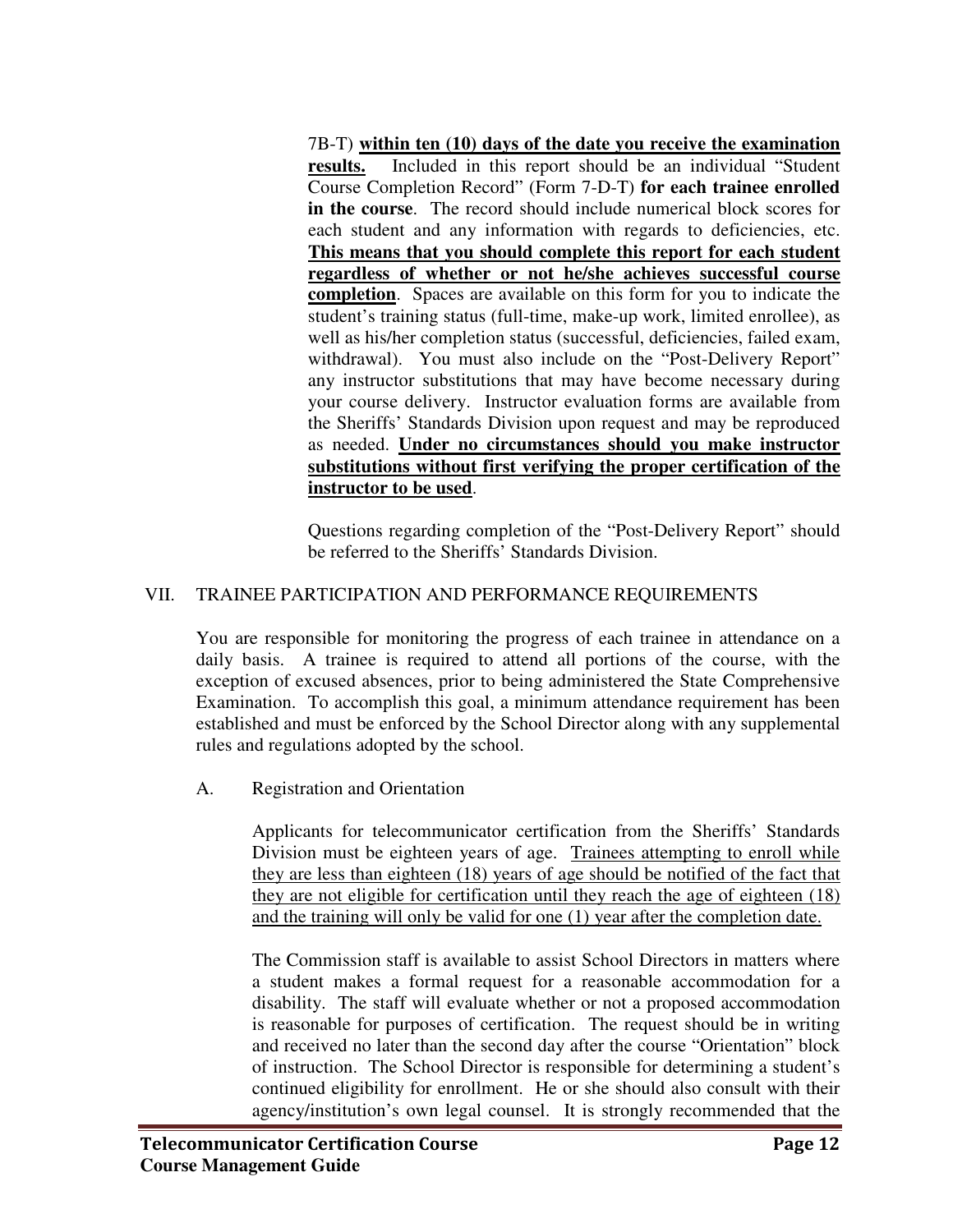school provide pre-course instruction as to the physical and mental requirements of the Commission-mandated course, to include the essential job functions of being a telecommunicator. Any written request for an accommodation should be accompanied by any available documentation verifying the extent and range of the disability.

At the time you are registering students for enrollment in your course, you should retrieve from each student a "Medical History Statement" (Form F-1) and a "Medical Examination Report" (Forms F-2 and F-2A). A trainee who holds current valid Grandfather Telecommunicator Certification with the Sheriffs' Standards Division is exempt from submitting the medical forms. You may contact the Sheriffs' Standards Division if you wish to receive a supply of these forms. Forms created by both the Criminal Justice Commission and the Sheriffs' Commission are similar and you may accept either one. **However, the Implementation Guide as published by the Sheriffs' Standards Division, effective March 1, 1998, is different in that it provides the examining physician with the essential job functions of a telecommunicator. Both forms are valid for a period of one (1) year from the date they are signed by the student and the examining physician.**

The decision to enroll a student, or to evaluate a student's continued eligibility for enrollment, is the School Director's, after consultation with his or her own legal counsel and compliance with applicable state and federal laws.

1. Course Enrollment (Full-Time)

All full-time trainees must be enrolled the first day of course delivery. You cannot enroll a full-time trainee later than the first day of class.

2. Course Enrollment (Partial Enrollment)

No individual can enroll in a Telecommunicator Certification Course as a partial enrollee without a letter of authorization from the Sheriffs' Standards Division. You must ensure that each of the topics listed in such letter authorizing partial enrollment be completed successfully by the trainee. Upon completion of the blocks of training the Sheriffs' Standards Division requires and at the end of your course, the trainee must take the Comprehensive Examination in its entirety. Partial enrollees should be included on your "Post-Delivery Report" with some notation to indicate that the trainee was a limited enrollee.

3. Trainee Orientation

You are required to conduct an orientation at the beginning of each course delivery period. An "Orientation" outline is provided in each instructor manual and should be used as a basis for conducting the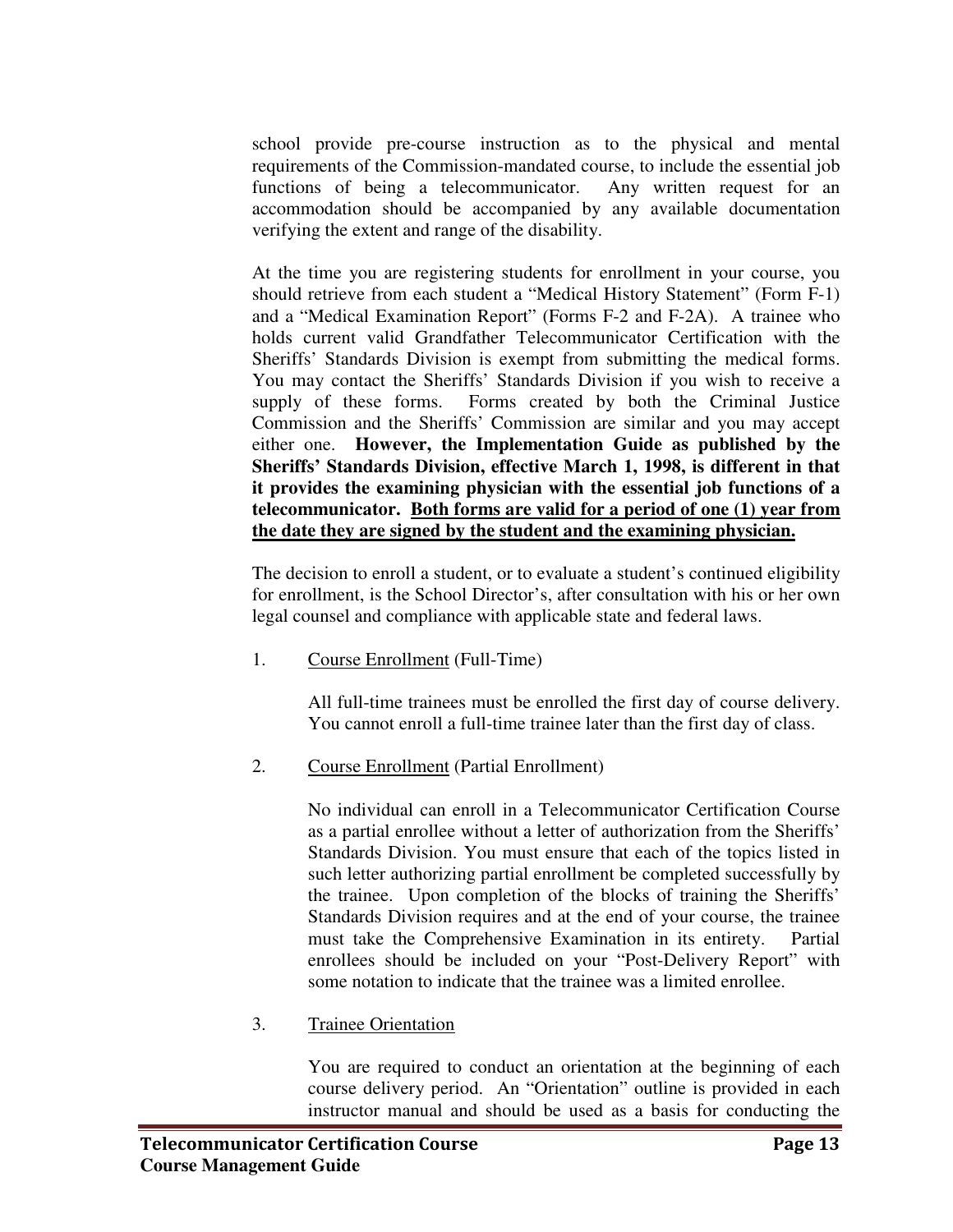orientation. The overall success of your program and the elimination of administrative problems will depend on conducting an effective orientation. Do not assume that your instructors will inform the trainees of participation and performance requirements. All rules and regulations must be comprehensively covered during the orientation phase. This includes rules and regulations mandated by the Commission as well as any additional regulations that may be unique to your institution and/or training environment.

School Directors should also discuss with the students the forms located in the "Orientation" section of the notebook which are required by the Sheriffs' Standards Division. It is imperative that students realize the importance of these documents. Students should be told to read them carefully and answer truthfully. These forms deal with an individual's criminal history record and their eligibility for certification based on the existence of a criminal record.

B. Trainee Attendance

The Commission's Code places the responsibility for trainee attendance on the trainee's department executive officer. Where the trainee is not employed, the trainee should be held accountable for his/her attendance. A trainee is required to attend and fully participate in all class sessions. (See Rule .1305 and .1306)

1. Excused Absences

You may, in your discretion, recognize valid reasons for class absences and grant an excuse. However, in no case may excused absences **exceed 10 percent** of the total class hours for the course delivery period.

2. Makeup Work for Absences

If you grant an excused absence you must schedule appropriate makeup work and ensure the satisfactory completion of such work during the current course offering. If makeup work cannot be completed, the trainee **cannot** take the State Comprehensive Examination and **you must report the specific topics that must be made up** to the Sheriffs' Standards Division when you submit your "Post-Delivery Report." The trainee will be required to enroll in a subsequent delivery to make up the work. Such enrollment must occur within 120 days from the last date of trainee participation in prior course delivery.

3. Termination of Trainee Participation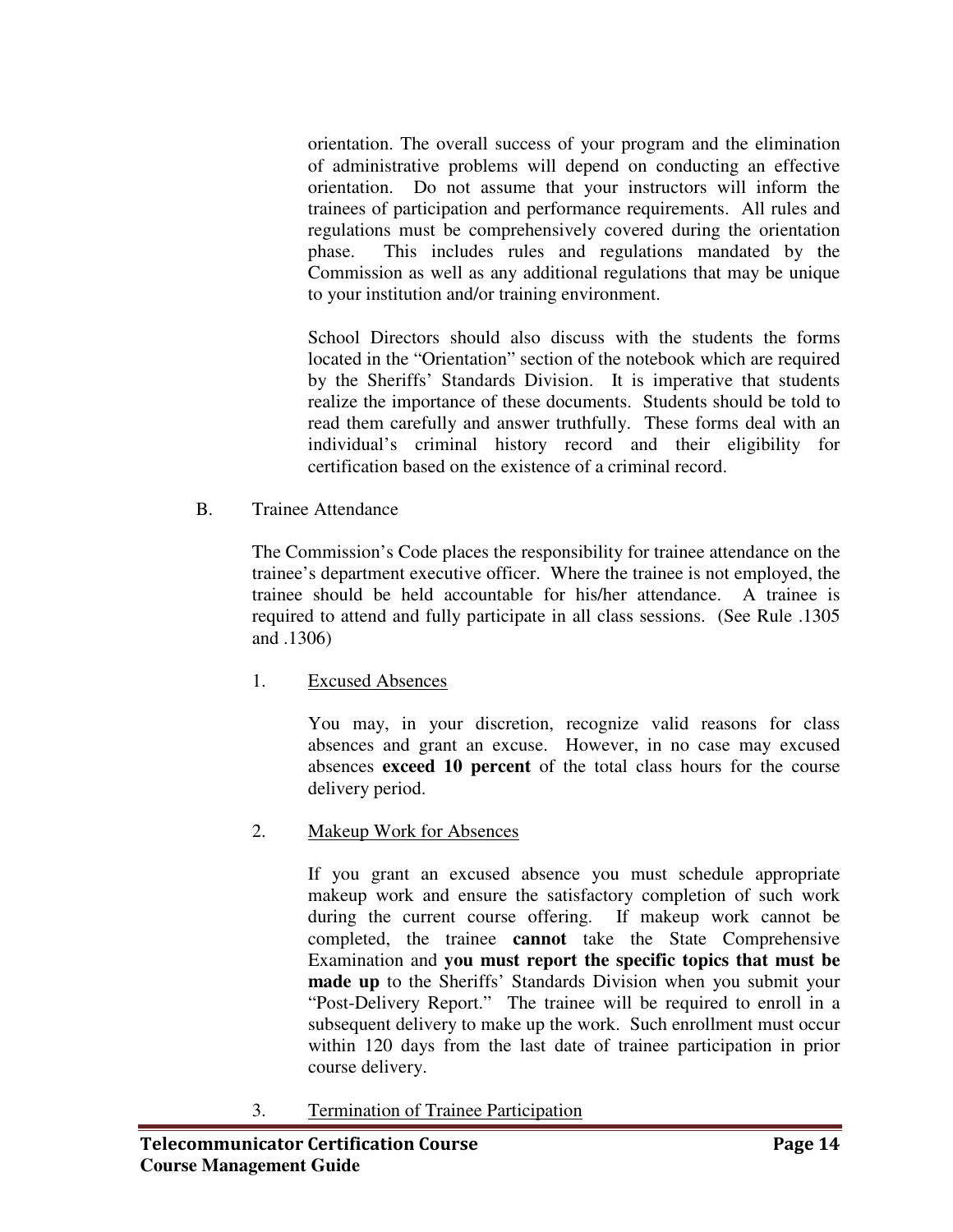As discussed previously, you must monitor each trainee's progress on a daily basis. You should terminate a trainee from course participation for unexcused absences or failure to participate in any portion of the course. This includes being habitually tardy or regularly leaving class early. This type of behavior must not be tolerated. (NOTE: See Section C-4 below "Deficiencies")

- C. Completion of Training (Performance Requirements, refer to Rule .1306-A)
	- 1. Partial Enrollment

The Commission's Code permits the partial enrollment in a subsequent delivery to complete training due to one of the following reasons:

- a) Absences due to accident, illness, emergency or other good cause;
- b) Excused absences that do not exceed ten percent of the course work which could not be scheduled for makeup;
- c) Deficiencies in one or two topical areas.

You must be completely familiar with Commission requirements for authorization of subsequent enrollment. These requirements may be found in the "Orientation" block of instruction in the Telecommunicator Certification Course, or you may contact the Sheriffs' Standards Division staff.

2. Testing

Written examinations must be administered to each trainee periodically during the course.

Examinations should be administered as soon after the instruction periods as possible to allow for an early indication to both the trainee and academy staff of trainee problems in assimilating subject matter. There are many varied concepts regarding testing methodology for telecommunicator training. You should select the one method best suited for your course and the selection should be based on input from your instructors. However, where you use comprehensive examinations (covers more than one topical area) you must be able to determine that the trainee is proficient in each topic, and you must be able to record a numerical score for each topic.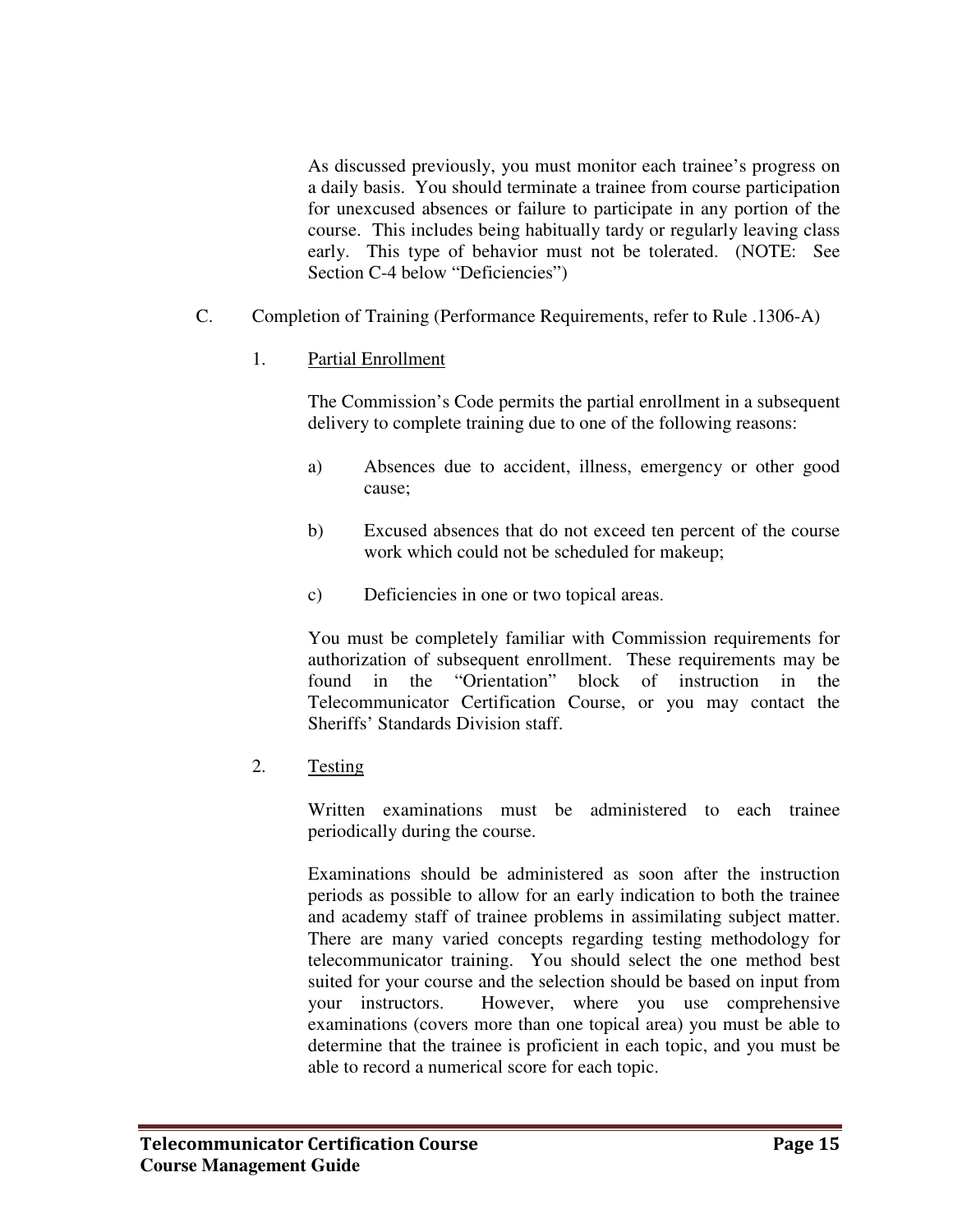It is recommended that in your rules and regulations (academy policies and procedures) that a trainee who fails a test be allowed at least one retest. Testing and retesting procedures and scoring methods should be clearly stated to the trainee during orientation and clearly documented as a part of your course delivery files.

3. Remediation

As already noted, academic and performance tests must be administered to each trainee enrolled in the course. It is the School Director's responsibility to develop these tests. Results of such tests are used to determine the trainee's satisfactory achievement of performance objectives clearly set out in each of the topical areas in the *Telecommunicator Certification Course: Instructor Notebook*. When a trainee's performance in a topical area is determined to be deficient, remediation efforts should be taken. This should occur as soon as possible after identification so the trainee does not "fall behind" and arrive at the end of the course with an existing deficiency.

#### 4. Deficiencies

A trainee is allowed to accumulate up to two (2) topical area deficiencies during a course delivery. A deficiency is established after remediation and retesting or the student has failed to actively participate in a required class. Trainees must be advised when they have an existing deficiency and when a trainee accumulates the third topical area deficiency, he/she should expediently be terminated from training course participation. Trainees with more than two deficiencies are required to re-enroll in and complete the course in its entirety. A trainee with an existing deficiency at the conclusion of the course **cannot** take the State Comprehensive Examination and must make up identified deficiencies in one subsequent course offering within 120 calendar days from the last date of participation in the initial course. Should a trainee enroll in a subsequent course offering within the required time frame and then fail to complete the limited portion(s) of the course, he/she would be required to complete a subsequent course offering in its entirety.

#### 5. State Comprehensive Examination

At the conclusion of the course delivery, each trainee who has satisfactorily completed all performance and attendance requirements as set forth in Section .1305 of the Commission's Code and as specified in the "Orientation" block of instruction will be administered a comprehensive written examination by a representative of the Sheriffs' Standards Division. The School Director must have the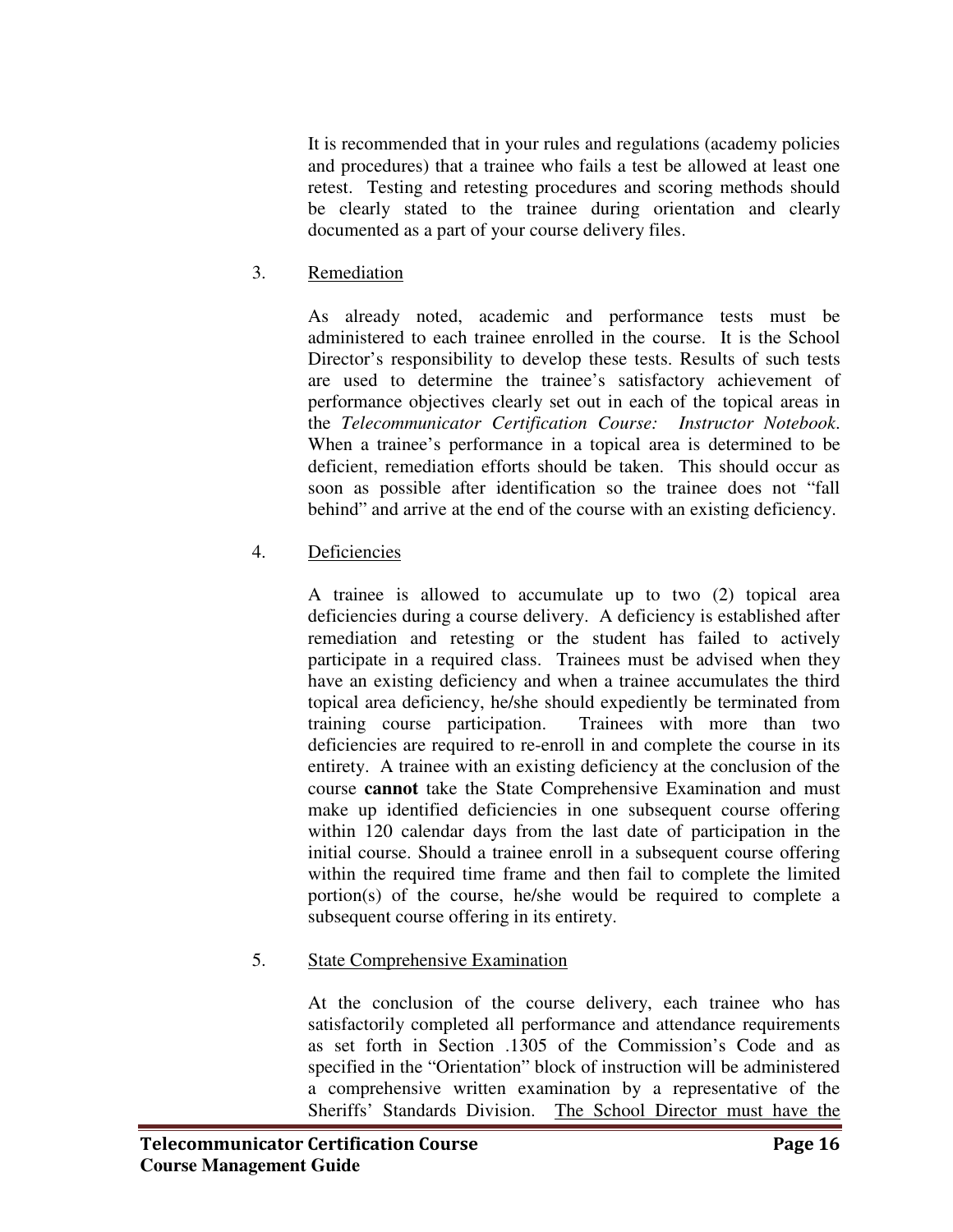"Examination Results – Telecommunicator Certification Course" (Form F-7T) completed prior to the administration of the state examination in order to allow the Sheriffs' Standards Division's representative to properly record the exam scores. It is imperative that all information, i.e., date of birth, social security number, students address, employing agency, be included on this form to ensure proper credit is given to each trainee by the Sheriffs' Standards Division. This form is to be submitted with the "Post-Delivery Report." A trainee with a single existing deficiency cannot be administered the examination. The responsibility for determining that a trainee is qualified for the examination is that of the School Director and he/she should not otherwise delegate this duty. A review should be conducted with the class prior to examination.

6. Examination Failure

A trainee who fails to pass the state comprehensive examination will be given one (1) opportunity to re-test prior to enrollment in a subsequent course delivery. The Sheriffs' Standards Division representative will have the form "Request for Re-Examination – Telecommunicator Certification Course" (Form F-7F-T) available for you and the trainee to complete in order to request a re-test. Such requests must be made within thirty (30) days of the date of initial failure, and the re-test must be scheduled within ninety (90) days after the original examination. The trainee's employing/sponsoring agency will be notified by the Sheriffs' Standards Division of the trainee's failure and appropriate arrangements will be made by the Sheriffs' Standards Division with the agency to schedule the re-test.

#### 7. Certificates of Completion

Many institutions provide certificates of completion to trainees at the conclusion of the course. Should you choose to offer certificates of completion to your trainees, you should (1) use the date the state examination was given as the completion/graduation date; and (2) provide certificates **only** to those trainees who have successfully completed the course and passed the state examination. This will eliminate confusion for your trainees.

Additionally, if you have partial enrollees (who will most commonly be trainees with deficiencies) whether from a prior delivery at your institution or another delivery site, the original training site is responsible for the issuance of the certificate of completion once deficiencies are made up and the state examination has been successfully completed. You should coordinate these situations with the School Director at the originating training delivery site; however,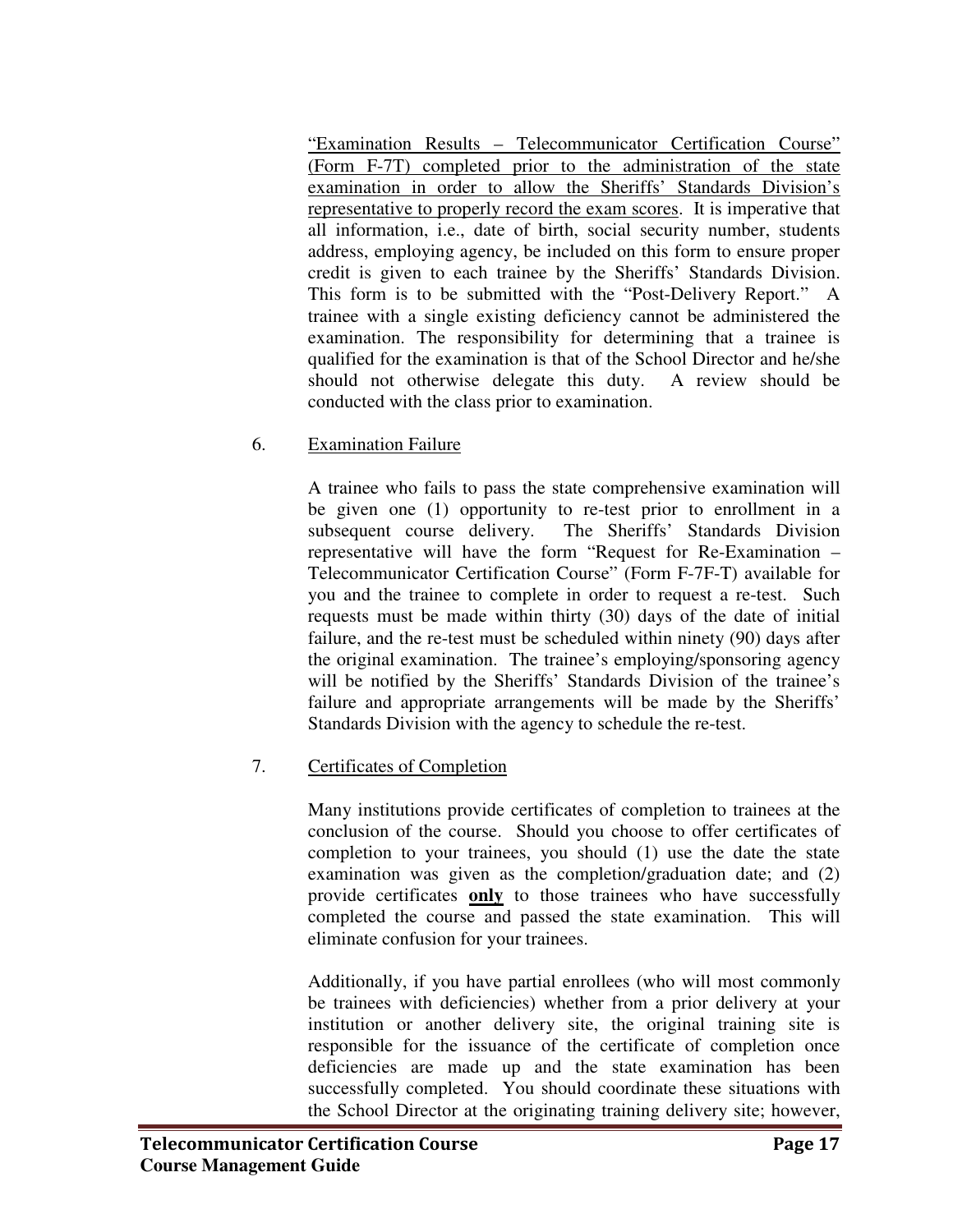the Sheriffs' Standards Division will be happy to assist you in this coordination if necessary.

D. Satisfaction of Minimum Training Requirements

At the conclusion of the course delivery and as a part of the "Post-Delivery Report," you, as School Director, are required to sign a certifying statement that each trainee who passes the State Comprehensive Examination has satisfied all of the minimum training requirements for telecommunicator certification as specifically established by adoption of the *Telecommunicator Certification Course Manual*.

As previously stated, proper planning, supervising and monitoring is imperative to ensure that the course is implemented and delivered according to standards, that academy staff and instructors are performing satisfactorily and that the trainee meets or exceeds the minimum participation and performance requirements established by the Sheriffs' Commission.

#### VIII. DEVELOPMENT OF TELECOMMUNICATOR CERTIFICATION COURSE **CURRICULUM**

The Sheriffs' Commission currently designates as the developer of the Telecommunicator Certification Course the North Carolina Justice Academy. The Sheriffs' Commission may, at its discretion, grant approval for the delivery of pilot Telecommunicator Certification Courses by the Academy or by another agency/institution. Trainees who successfully complete such pilot courses are deemed to have met the minimum training requirements as established by the Commission. The Telecommunicator Certification Course Curriculum Revision Committee is charged with the responsibility of assisting Academy staff in the continuous updating and improving of the curriculum.

#### IX. ORGANIZATION OF TELECOMMUNICATOR CERTIFICATION COURSE CURRICULUM

- A. Academic Checklist
	- 1. The academic checklist contains several items of information. First, there is a "lesson purpose." This is a general statement that indicates what instructors should intend to accomplish as they teach the topic.
	- 2. There is a list of "student performance objectives." These are statements that indicate to the students what they should be able to accomplish by the end of training in the topic area. These are especially useful to the student because they provide direction toward the kinds of things that will be addressed by criterion testing. Students should be advised that the material in the topic that addresses an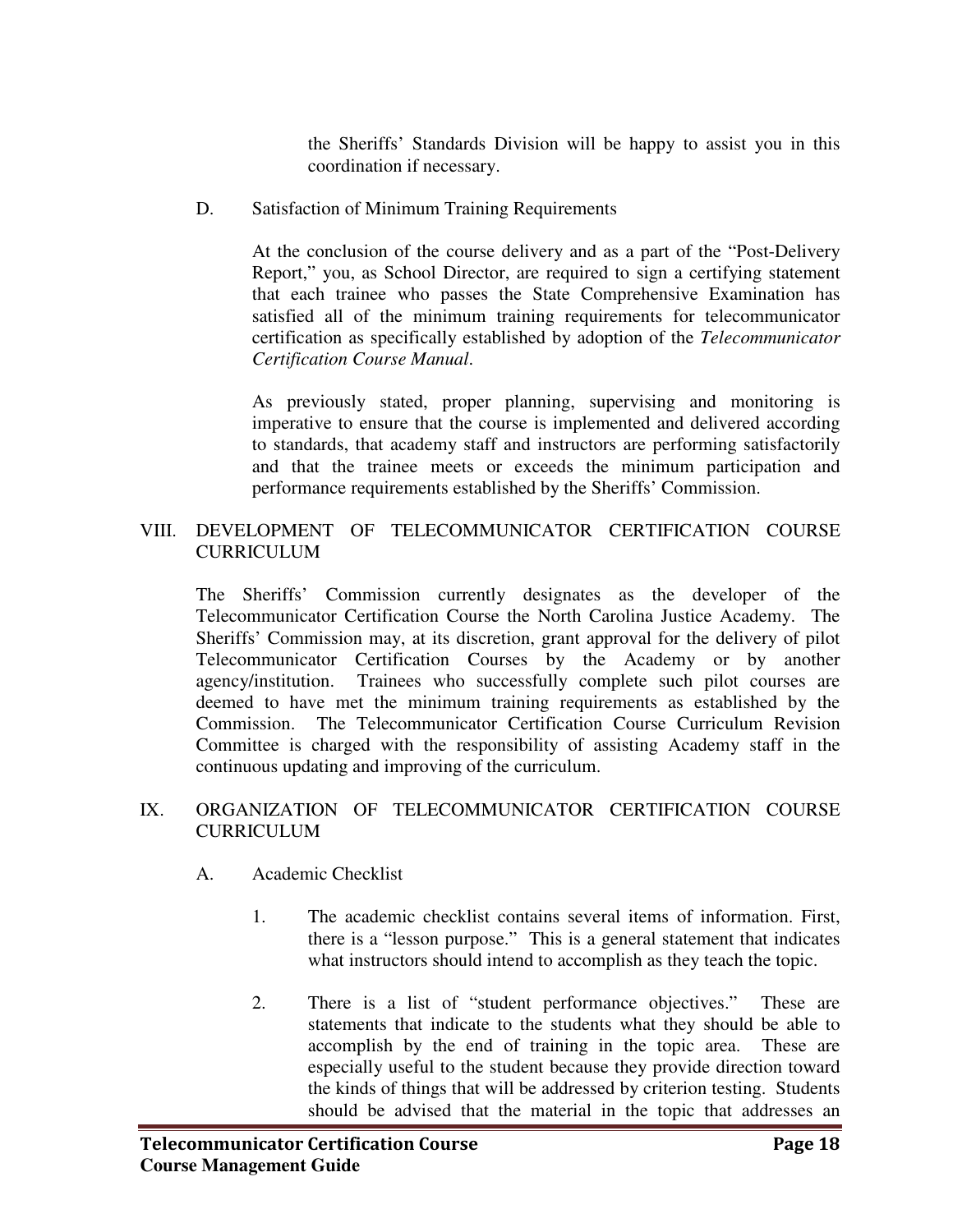objective is the same material from which written test items are constructed and performance tests are designed.

- 3. There are study assignments listed when necessary.
- 4. There is an indication of the minimum number of hours that is required to be devoted to the topic area.
- 5. There is the type of instructional environment in which the instruction will take place.
- 6. The instructional methods to be used are indicated. This provides some idea of the type of training that will occur, but more detail is provided in the instructional materials.
- 7. There is a listing of materials which the student will need during his/her training.
- 8. There is a list of training aids to supplement the instruction. This list includes both equipment and visual aids. Films and training equipment listed are those recommended or required (if noted) to deliver the training. Additional aids should, of course, be utilized when the quality of the instruction is enhanced by their use.

Films and videotapes should be purchased by the institution or agency or borrowed from a lending source such as the Justice Academy. Educational equipment should be a part of the permanent property of the delivery site. Equipment to be used as learning aids or as a part of practical exercises, such as telephone sets, radios and so on should also be obtained locally. School Directors should consider not only purchasing the items, but should also explore the possibility of donations from businesses, civic clubs, local agencies, etc.

- 9. There is a list of references that were used to prepare the lesson plan. These provide a reading list for students and especially instructors who should be familiar with the content of each reference source. This list is useful as well in suggesting titles that might be placed in an institution's or agency's library.
- 10. The name of the instructor who prepared the original lesson plan is provided. This is done to provide credit for the work done as well as to indicate someone who may be available for questions regarding the content of the material.
- 11. The date of preparation of the original lesson plan is provided.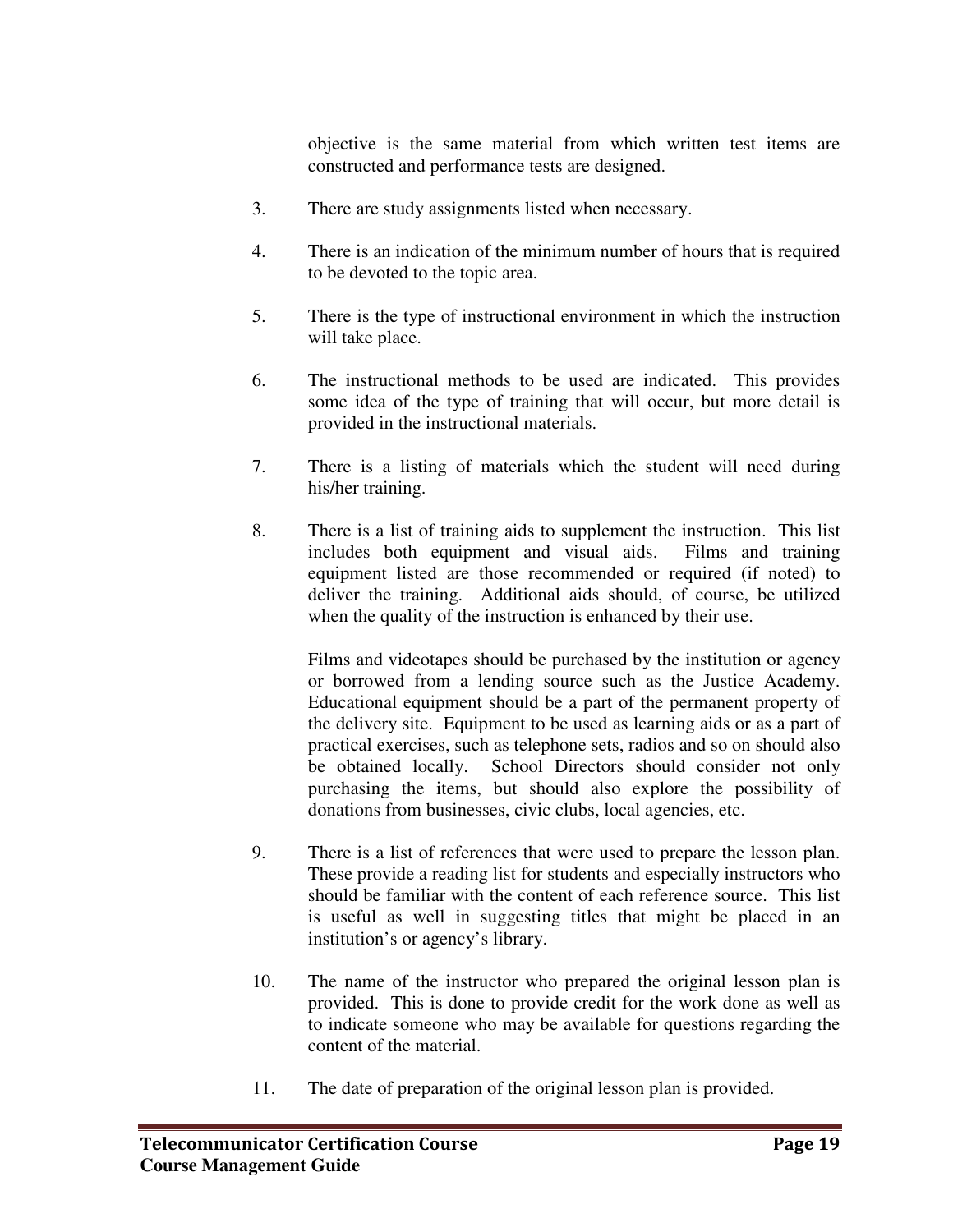- 12. There may be listed a person who was responsible for some revisions and modifications resulting from the pilot courses. There may be a date of revision which indicates the timeliness of the particular draft of the materials.
- B. Instructor Notes

There is also a section in the topic area entitled "Instructor Notes." These provide some general explanations of the nature of the training that should be conducted, expanding on the lesson purpose located in the academic checklist. School Directors should always direct instructors to read these notes prior to designing their plan for delivery.

C. Lesson Plans

The lesson plans in the student notebook are largely narrative in style. They are written so that they provide an outline of the sequence of presentation of material, are useful for study in preparing for examinations, and can be a source of reference after leaving the training experience.

The lesson plans in the instructor notebook have an almost identical narrative as is in the student notebook. An exception is that there are statements interspersed that key the instructor to do something to enhance the presentation. These statements are indicated by the word "NOTE." They include reminders to show films and PowerPoint slides, refer students to handouts, etc.

School Directors should remind instructors that the narrative of both the student and instructor lesson plans is nearly identical. The instructor's lesson plan, therefore, is not a script of the presentation. It is instead a foundation upon which instructors build their presentation using the skills acquired in instructor training and by their experience. Although there are a minimum number of PowerPoint slides and handouts provided, these are in no way intended to totally support the presentation. Instructors still have the autonomy within the context of what is provided to design an interesting presentation based upon a proper learning methodology and using individualized examples, questioning, exercises and a variety of audio-visual materials. School Directors should remind instructors that it is ultimately their responsibility to transform the objectives and the materials into dynamic and useful presentations.

A **recommended** instructional environment is identified in each individual academic checklist. School Directors will notice that the academic setting may vary throughout the delivery of an individual block as well as the entire course, i.e., the "Overview of Emergency Services" block begins in an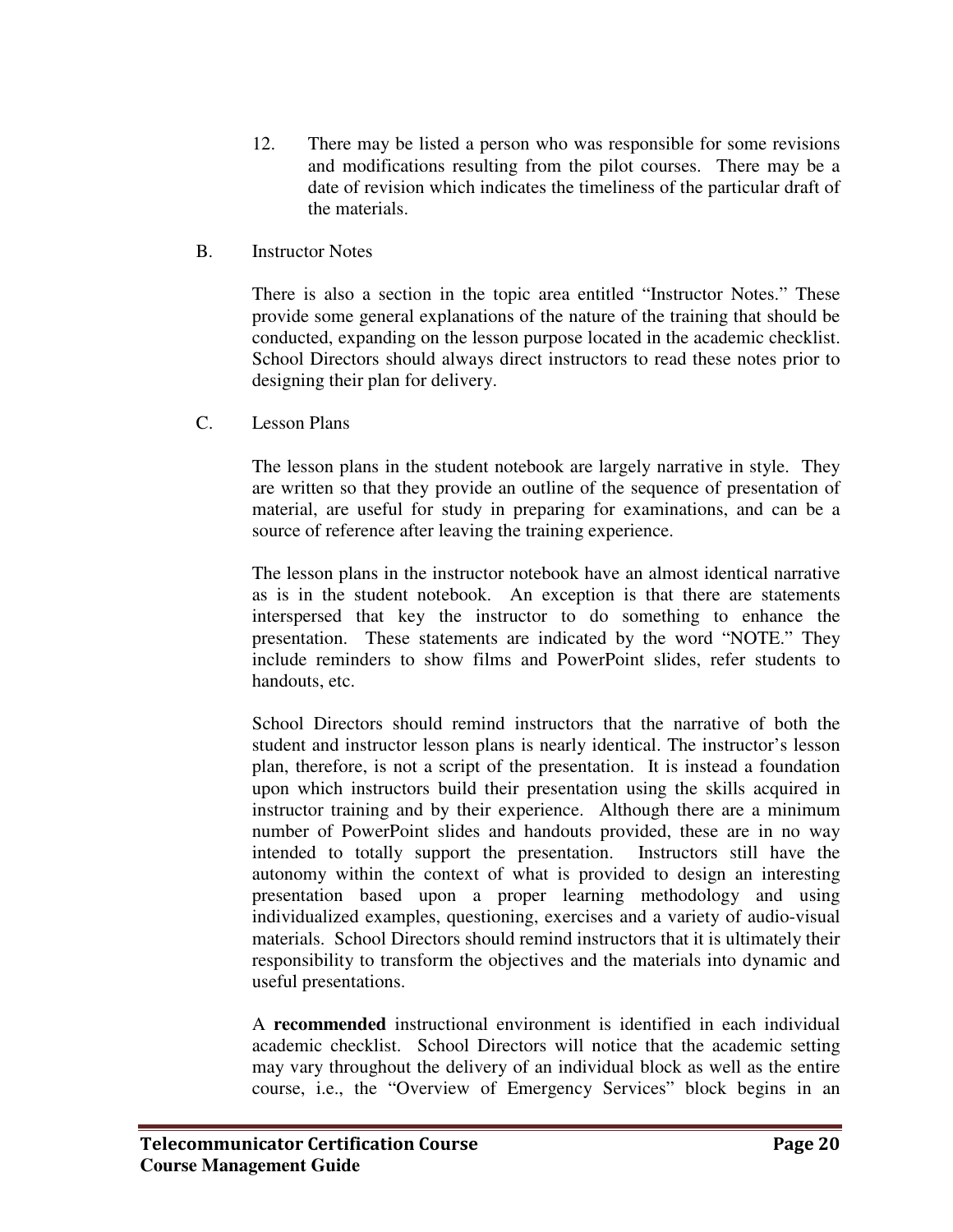academic classroom, but demonstrations by local law enforcement, fire and EMS units may require students to move to a new setting.

D. Supplemental Materials

There are a variety of supplemental materials included after the lesson plan. Instructors are encouraged to create and/or use audio-visual materials beyond what is suggested in the notebook.

Handouts are often used in the course. These are available in the instructor notebook. Additional handouts can, of course, be utilized.

There also are performance evaluation forms in the practicum area. These are in the instructor notebook. Once the skills testing has been completed, however, these forms should be retained as a part of the course records. School Directors should also consider designing additional forms of a similar type when they choose to use performance evaluations as a part of their overall testing procedure.

#### X. MANAGING PRACTICAL EXERCISES

A number of the topic areas of the Telecommunicator Certification Course have portions of the instruction which may be termed "practical exercises." Practical exercises may be required as a part of performance testing or may be structured as a part of the curriculum for familiarization of skills rather than mandated testing.

#### A. Written Documents

Each practical exercise should be accompanied by a written scenario. This information can be part of the exercise, by having participating students write and execute the given scenarios. The instructor manual for the Telecommunicator Certification Course will contain specific instructions on how the exercise should be conducted and what is to be accomplished by the practical exercise. Individual score sheets should also be prepared to indicate a student's completion. In mandated testing, the curriculum has designated forms. In other exercises, the record of participation and scores is left to the discretion of the School Director. In either case, these records are an important part of the course file and should be available for review by the Sheriffs' Standards Division staff upon request.

B. Control and Management

Prior to the commencement of practical exercises, a formal briefing of the participants and an inspection of all equipment should be conducted. Prior to any practical exercise, the School Director should ensure that all participants are briefed on what to do during the practical exercises.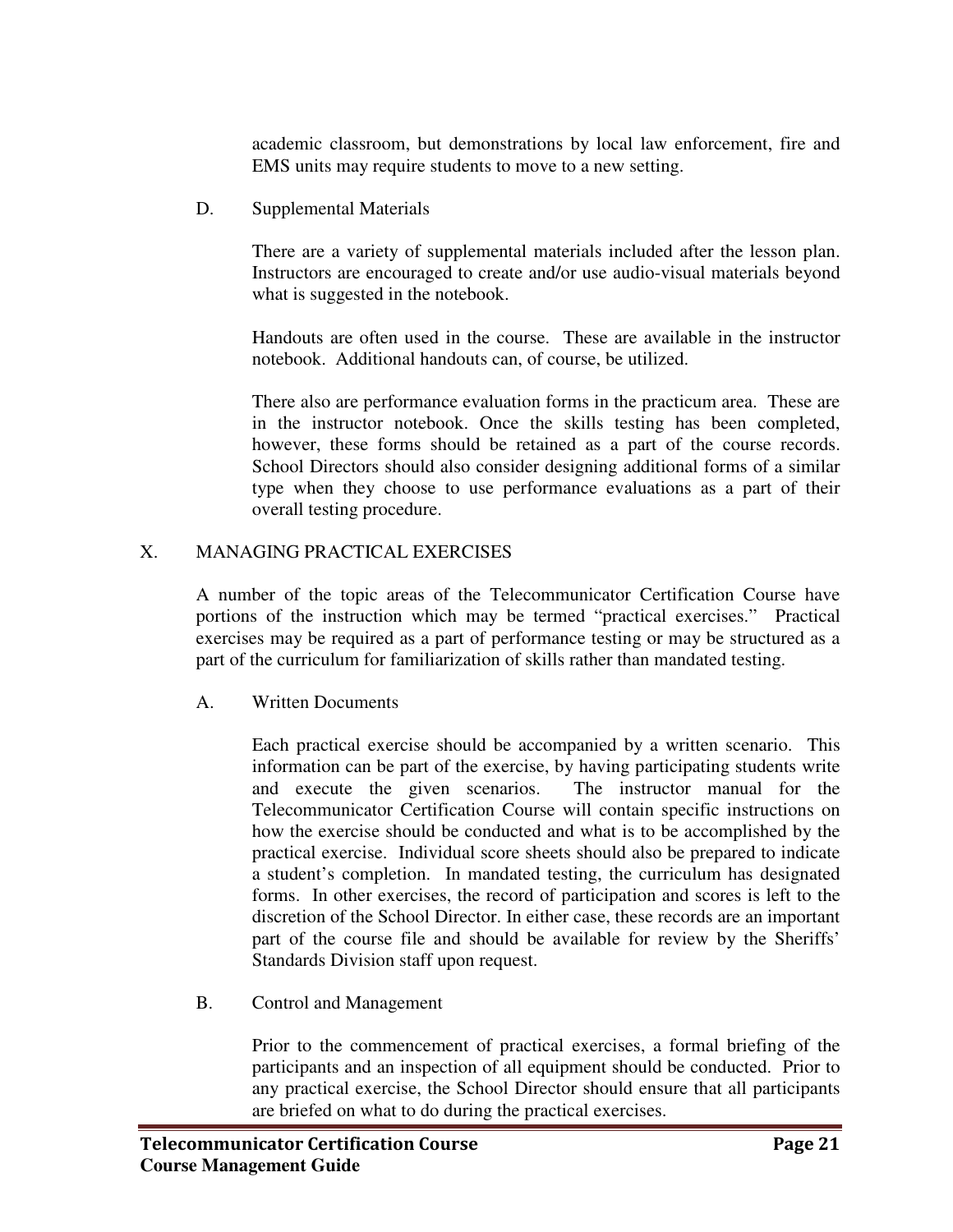It is recommended that the School Director and all participating instructors carefully review all Instructor Notes that accompany the "Telecommunicator Training Practicum." Particular attention should be given the Instructor Note number three within the "Telecommunicator Training Practicum."

To ensure structure and consistency, role-players should be given instructions concerning the need to "stick with the script" and not to "ad lib" during the role-playing exercises. The tendency of role-players to escalate the intensity of the scenarios must be controlled by the School Director and participating instructors. Instructors involved in each exercise scene must be placed in complete control of the exercise scene and instructed to terminate any exercise when it appears to be out of control.

#### XI. COURSE DELIVERY

The delivery of the Telecommunicator Certification Course should be a planned sequence of activities which will lead to proficiency in student performance. The lesson plans for each topic are provided as a model outline for instruction with the goal to ensure achievement of the performance objectives by each student.

The sequencing of topics is an important phase of the course. The recommended order of presentation is based upon several factors, to include: facilitating student learning, the need to teach certain critical areas (e.g., legal topics) early in the course, and to space out "skills" areas to promote better learning and retention.

The Telecommunicator Certification Course shall consist of a minimum of 47 hours of instruction and shall include the following identified topic areas and minimum instructional hours for each area listed below:

|      | <b>TOTAL</b>                                            | 47 hours |
|------|---------------------------------------------------------|----------|
| (11) | <b>State Comprehensive Examination</b>                  | 2 hours  |
| (10) | <b>Telecommunicator Training Practicum</b>              | 8 hours  |
| (9)  | Broadcast Techniques, Rules and Procedures              | 6 hours  |
| (8)  | Call Reception, Prioritization, and Resource Allocation | 6 hours  |
| (7)  | <b>Communications Resources</b>                         | 2 hours  |
| (6)  | Overview of Emergency Services                          | 9 hours  |
| (5)  | <b>Interpersonal Communications</b>                     | 4 hours  |
| (4)  | Civil Liability for Telecommunicators                   | 4 hours  |
| (3)  | Telecommunications Systems and Equipment                | 2 hours  |
| (2)  | Introductory Topics for the Telecommunicator            | 2 hours  |
| (1)  | Orientation                                             | 2 hours  |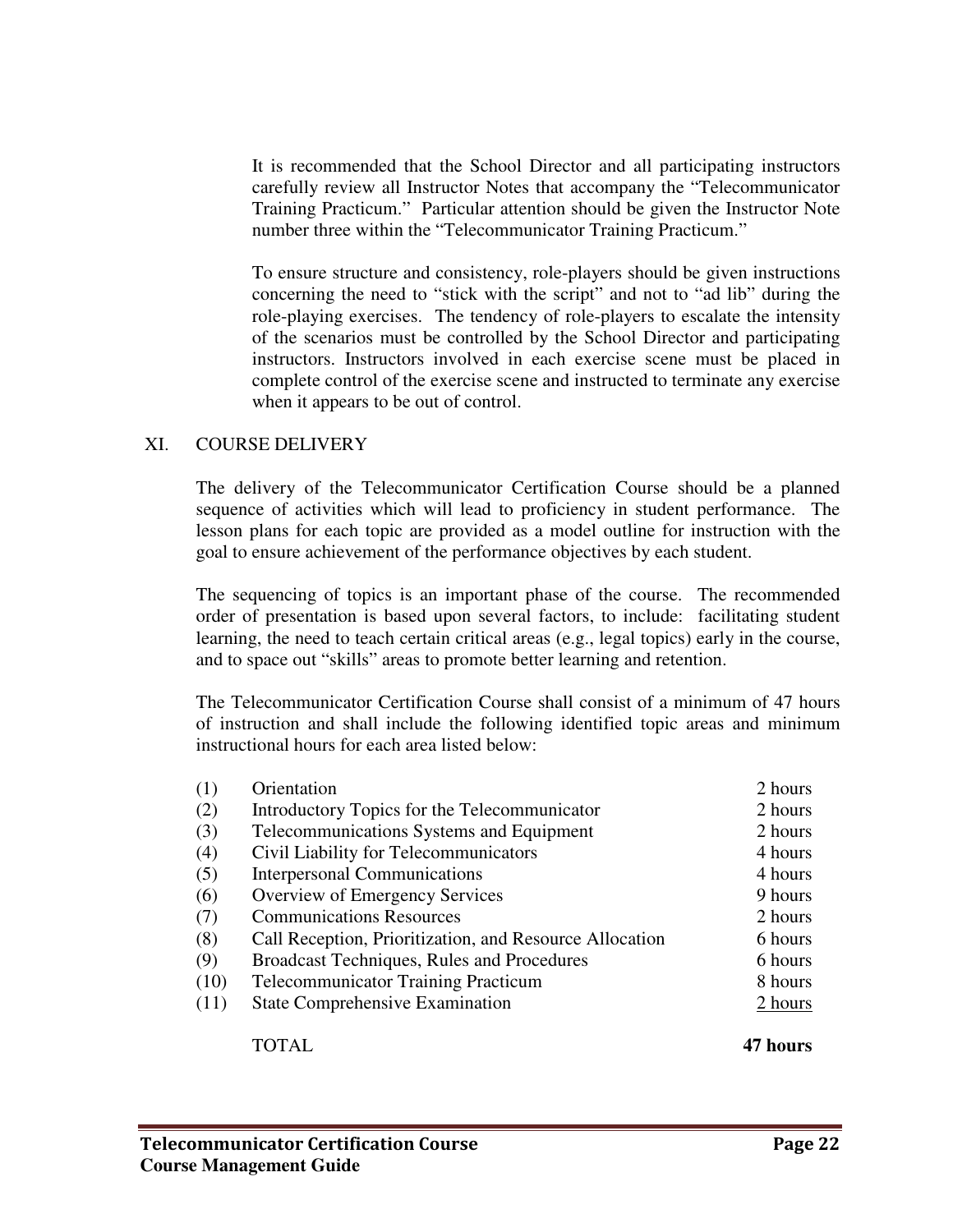Guidelines for delivery of each topic follow. These guidelines do not replace the instructor notes in the lesson plans, so ensure that instructors follow those notes when teaching.

#### *Title: Orientation*

- 1. The purpose of this time is to allow the coordinator or School Director to welcome students, acquaint them with course requirements, and review any administrative matters required.
- 2. Included in the Orientation section is a one-page document that the Sheriffs' Standards Division requires each student to read and sign. This form should remain at the delivery site as part of their official records. Refusal to sign does not constitute dismissal from the course.
- 3. Also outlined in this section are the rules and regulations mandated by the North Carolina Sheriffs' Education and Training Standards Commission. School Directors need to review this section in its entirety with students. The School Director must ensure that each provision is discussed thoroughly with the students and that students are given an opportunity to ask questions.

Materials/Training Aids Needed:

LCD Projector PowerPoint Slides

#### *Title: Introductory Topics for the Telecommunicator*

This block is intended to acquaint the participant with the importance of the position of telecommunicator in an emergency services center. It is also used to stress to those new to communications the importance of being able to identify the signs of stress and how to effectively cope with that stress. The participant will also go over the Telecommunicator's Code of Ethics; for some this will be a review and for others this exposure to ethics will be entirely new. Most telecommunicators fail to realize the importance that is actually attached to the duties they perform and how making judgment calls that can affect life and/or property qualifies them to be viewed as the competent professionals that they are.

#### Materials/Training Aids Needed:

LCD Projector PowerPoint Slides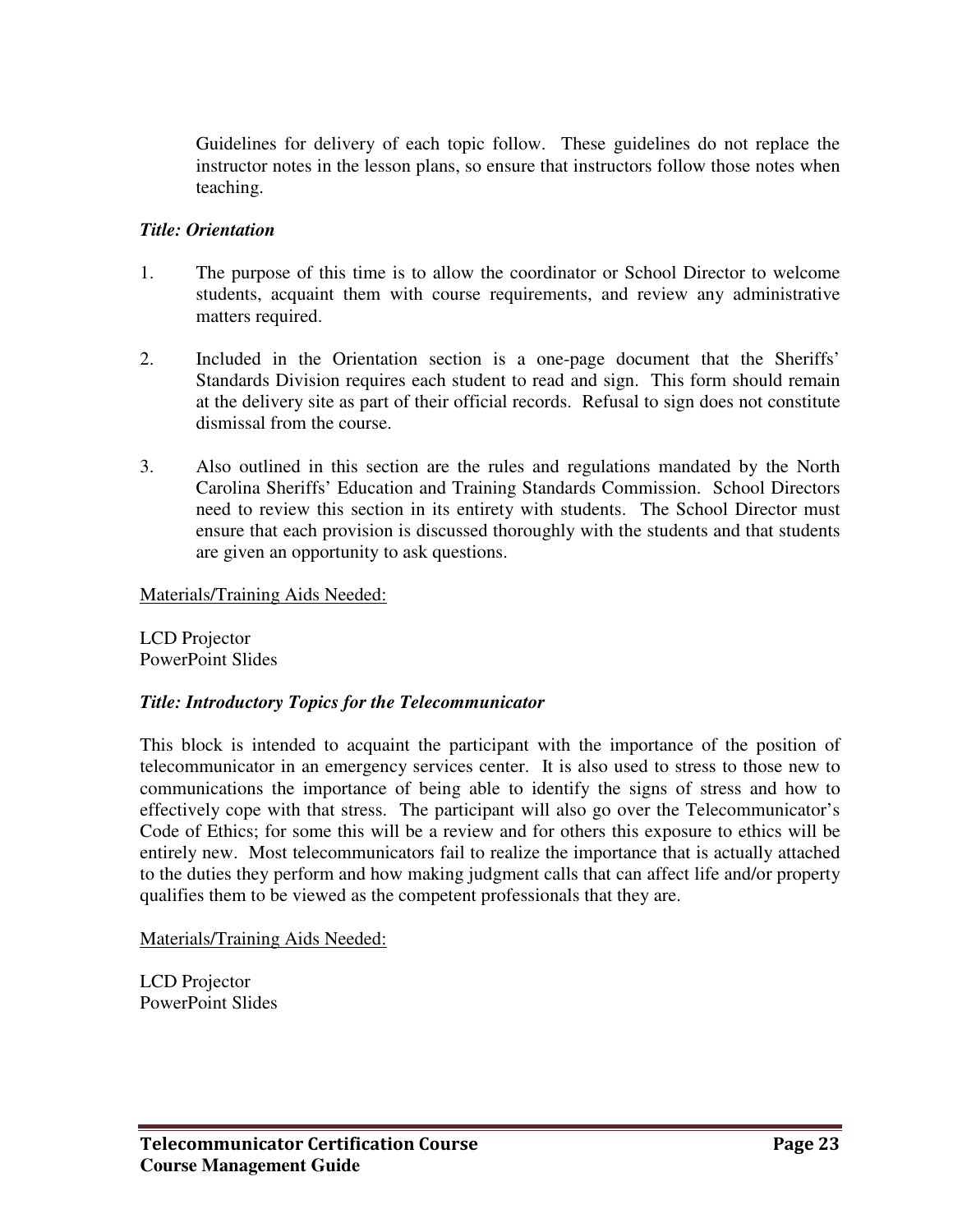#### *Title: Telecommunications Systems and Equipment*

This block is intended to introduce the participant to the basic equipment found in an emergency service communications center. Special care should be taken by the instructor not to make this block of instruction too hard for the students. They should come away with a better or a new understanding of the parts of the telecommunications system and what they are capable of. Attention should be drawn to the list of terms commonly associated with telecommunications equipment at the end of this section.

Materials/Training Aids Needed:

LCD Projector PowerPoint Slides

#### *Title: Civil Liability for Telecommunicators*

This block provides the participant with an understanding of civil liability as it pertains to the telecommunicator. At a minimum, the instructor should make sure to cover the cases contained in this block of instruction. The instructor manual will provide the cases, which can be copied and distributed to the students. The instructor must ensure that the cases are discussed during this block of instruction, to enhance the summaries of the cases provided within the student outline.

Materials/Training Aids Needed:

LCD Projector PowerPoint Slides **Handouts** 

#### *Title: Interpersonal Communications*

The intention of this block of instruction is to present to the participants the basics of communication skills. This block of instruction will expose participants to effective steps and techniques in giving feedback, improving their verbal communications and improving their listening skills. Participants will also be able to identify cultural issues which could hinder or help effective communication. There is a practical exercise that compliments the cultural awareness aspect of this lesson plan. Adequate time should be allotted to perform the "UP/DOWN Activity." Only instructors will receive the "UP/DOWN Activity" to facilitate. See handout for instructions on conducting the practical exercise.

Materials/Training Aids Needed

LCD Projector PowerPoint Slides Flip Chart Chalkboard or Dry Erase Board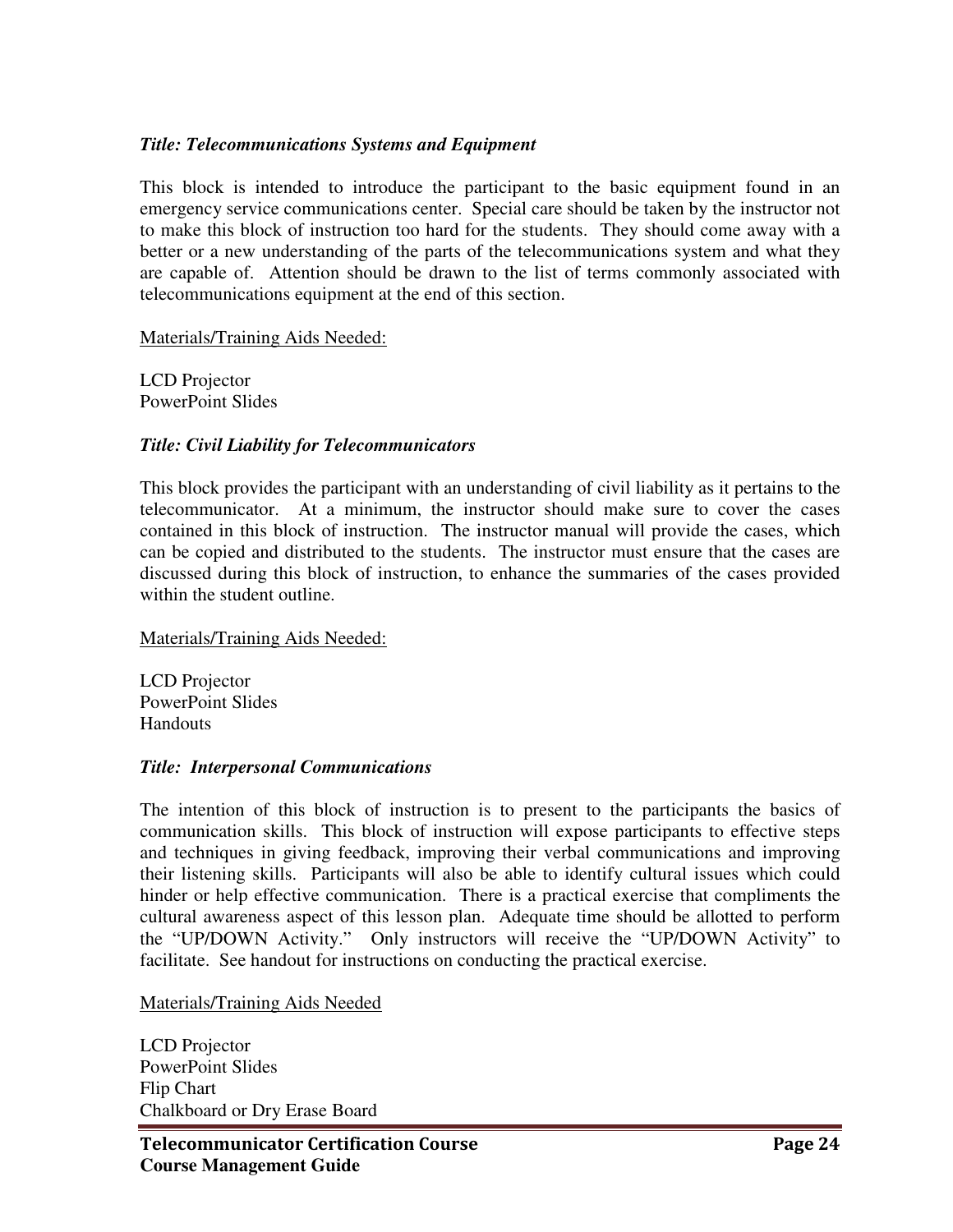#### **Handouts**

#### *Title: Overview of Emergency Services*

This block is intended to present a basic overview of law enforcement, fire, rescue, emergency medical services and emergency management operations and the telecommunicator's role in each of them. **This block of instruction is not intended as an Emergency Medical Dispatch course and should not be used as such.** Emergency Medical Dispatching is a program of specialized training under the auspices of the NC Office of Emergency Medical Services. Any communications agency that gives a caller medical instructions (i.e., childbirth procedures, CPR instructions, etc.) must be trained and certified to do so under the respective program. It is recommended that if time is available, representatives from a local fire department, law enforcement agency and EMS service provide vehicles and equipment for the students to familiarize themselves with. These agencies should be allowed to demonstrate their apparatus and associated equipment. It is important that participants be aware of the equipment and units in their operational jurisdictions.

#### Materials/Training Aids Needed:

LCD Projector VCR/DVD/Monitor Flip Chart Chalk or Dry Erase Board PowerPoint Slides Audio Clip Handout CD Player and CD's

#### *Title: Communications Resources*

This block is intended to present to the telecommunicator a basic knowledge of available resource aids and how to use them. The purpose of exposing the participant to various resource texts is not to have him/her memorize the information in the texts, but that the participant develops an understanding of what information the resource contains. The instructor who teaches this block should be familiar with the resources:

- a) Current version of the *North American Emergency Response Guidebook*, US Department of Transportation, Research and Special Programs Administration.
- b) Current year North Carolina State map.
- c) A current telephone book.

The above resources should be supplied for use during the block of instruction and then retrieved for future use in other classes. In addition to the text, the instructor who teaches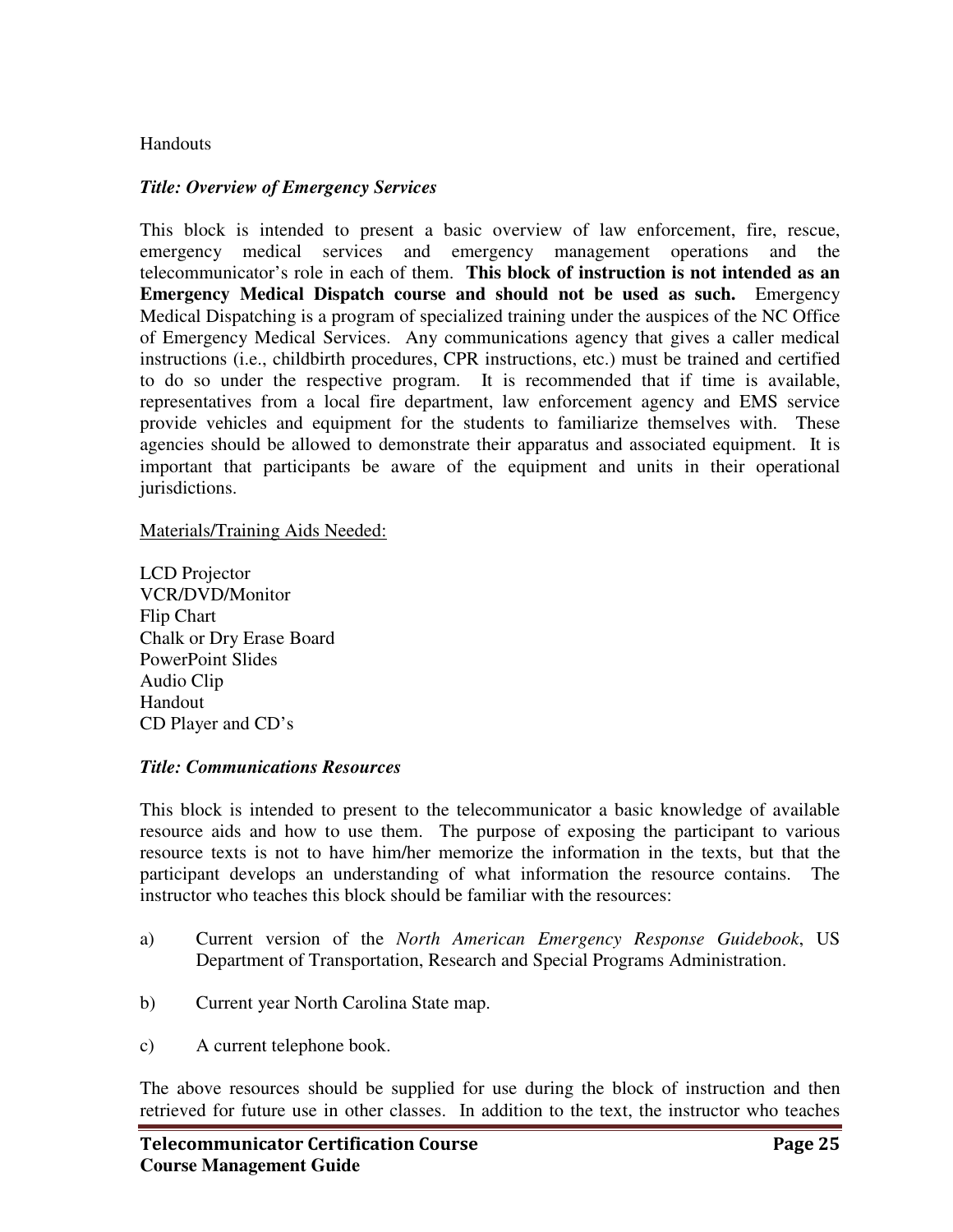this block should also have a working knowledge of maps and how to correctly read them, be familiar with telecommunicator techniques, and have some specialized training in how to respond to a hazardous materials incident. This block of instruction contains several exercises with prepared exercise sheets for each trainee to complete. These exercises will enable the instructor and the School Director ensure that adequate knowledge of the given area has been secured by the trainee. These exercise sheets are contained in the instructor and student manuals.

Materials/Training Aids Needed:

LCD Projector PowerPoint Slides **Handouts** Maps *North American Emergency Response Guidebook*

#### *Title: Call Reception and Prioritization*

The intention of this block of instruction is to present to the participants the basics of proper resource allocation and priority dispatch procedures. This block of instruction requires the student to demonstrate, describe and discuss several areas covered in the outline. It is for this reason that it is strongly recommended that time be allocated for practical exercises as suggested in the lesson plan. This will give participants the chance to implement formats as they are discussed throughout the lesson plan. The handout entitled "The Americans with Disabilities Act: Access for 9-1-1 and Telephone Emergency Services" will assist the instructor that teaches this block of instruction. The handout should be referred to the students for their understanding of the importance of the TTY caller and their response to that caller. This handout, along with two other supplemental handouts, is an excellent source of reference information for the student and the instructor.

Materials/Training Aids Needed:

LCD Projector PowerPoint Slides **Handouts** CD player and CD's 2 TTY/TDD Machines

#### *Title: Broadcast Techniques, Rules and Procedures*

The intention of this block of instruction is to present the basic fundamentals and practices to be used over the radio. This block of instruction provides the participant with many procedures for correctly giving descriptions of persons and vehicles, use of the phonetic alphabet, use of military or 24 hour time and correctly pronouncing of numbers. It is for this reason that it is strongly recommended that time be allocated for practical exercises as suggested in the lesson plan. This will give participants the chance to implement formats as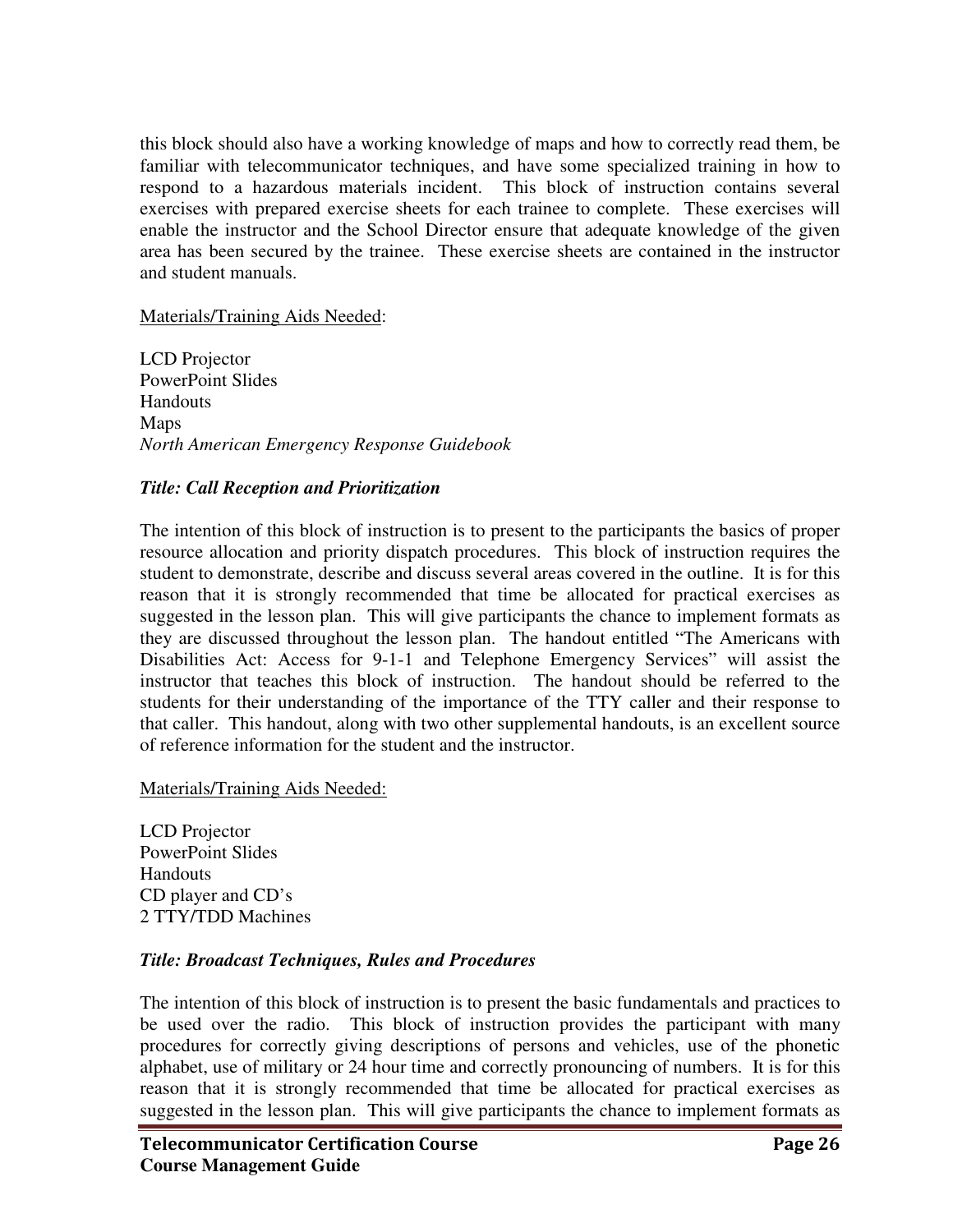they are discussed throughout the lesson plan. There are several handouts that complement the above mentioned procedures and they can also be a reference for the participant after the class has ended.

Materials/Training Aids Needed:

LCD Projector PowerPoint Slides Flip Chart **Handouts** CD Player and CD's Radio Microphone Portable Radios (at least two)

#### *Title: Telecommunicator Training Practicum*

The purpose of this block of instruction is to give the participant an opportunity to apply basic procedures and skills taught in this course by participating in exercises simulating the duties performed by telecommunicators in emergency service communications centers. This is to be achieved by allowing the trainees an opportunity to practice a variety of skills in one comprehensive simulation exercise. Each trainee is allotted approximately 30 minutes, with the entire class of sixteen completing the exercise over an eight-hour period. The lesson plans in this training curriculum provide the directions and standards of practice for the activities in this exercise. The trainee is required to complete the practicum, and an evaluator is required to document the trainee's activities and provide feedback. **Importantly, if the trainee fails to perform as described in the lesson materials, the instructor should document this on the practicum evaluation form and provide feedback as needed.** This training evaluation will become a part of the permanent training record for each class; however, the trainee should be provided with a copy of the evaluation form. The simulation equipment used is at the discretion of the instructor. Someone experienced in training telecommunicators should help plan the simulation exercises. The instructor notes for this block of instruction give several different simulation arrangements to assist the instructors in planning how the simulation will be played out.

Materials/Training Aids Needed:

Portable Radios Base Station Telephone and Console Related Equipment Breakout Rooms 2 TTY/TDD Machines and Related Equipment Handouts Evaluation Instruments

#### **XII. TELECOMMUNICATOR CERTIFICATION COURSE FORMS – The following forms can be found on the North Carolina Department of Justice website at**